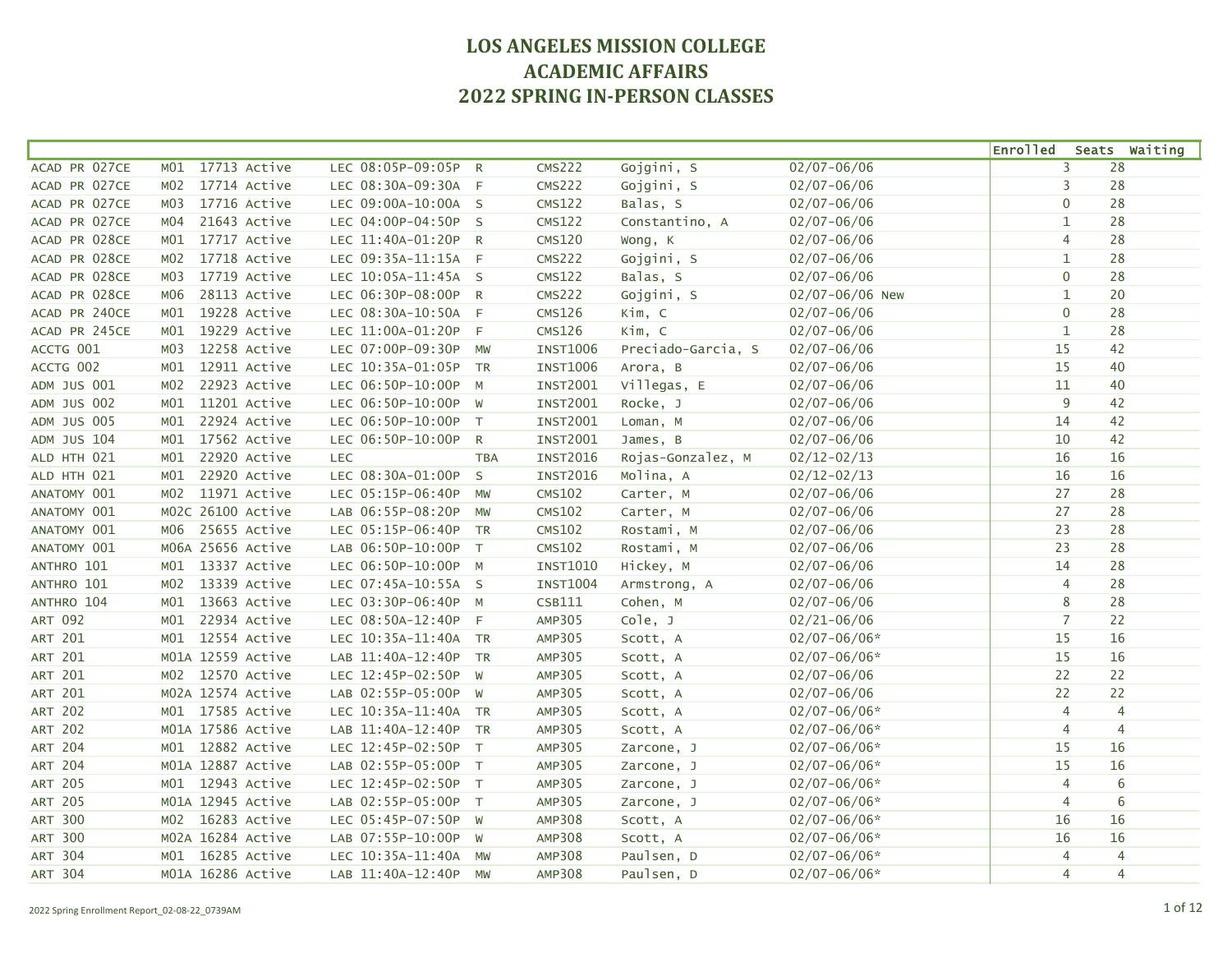|                      |                     |                      |           |                 |                 |                    | <b>Enrolled</b> |    | Seats Waiting  |
|----------------------|---------------------|----------------------|-----------|-----------------|-----------------|--------------------|-----------------|----|----------------|
| <b>ART 305</b>       | 22935 Active<br>MO1 | LEC 10:35A-11:40A    | MW        | <b>AMP308</b>   | Paulsen, D      | $02/07 - 06/06*$   | $\mathbf 1$     |    | 4              |
| <b>ART 305</b>       | M01A 22936 Active   | LAB 11:40A-12:40P    | MW        | <b>AMP308</b>   | Paulsen, D      | $02/07 - 06/06*$   | $\mathbf{1}$    |    | 4              |
| <b>ART 307</b>       | 22937 Active<br>MO1 | LEC 05:45P-07:50P W  |           | <b>AMP308</b>   | Scott, A        | $02/07 - 06/06*$   | 3               |    | 4              |
| <b>ART 307</b>       | M01A 22938 Active   | LAB 07:55P-10:00P W  |           | <b>AMP308</b>   | Scott, A        | $02/07 - 06/06*$   | 3               |    | 4              |
| <b>ART 308</b>       | 22939 Active<br>MO1 | LEC 05:45P-07:50P W  |           | <b>AMP308</b>   | Scott, A        | $02/07 - 06/06*$   | $\mathbf{1}$    |    | $\overline{2}$ |
| <b>ART 308</b>       | M01A 22940 Active   | LAB 07:55P-10:00P W  |           | <b>AMP308</b>   | Scott, A        | $02/07 - 06/06*$   | $\mathbf{1}$    |    | $\overline{2}$ |
| <b>ART 502</b>       | 13435 Active<br>MO1 | LEC 02:20P-04:25P M  |           | <b>AMP105</b>   | Paulsen, D      | $02/07 - 06/06*$   | 15              | 16 | $\mathbf 1$    |
| <b>ART 502</b>       | M01A 13436 Active   | LAB 04:30P-06:40P M  |           | AMP105          | Paulsen, D      | $02/07 - 06/06*$   | 15              | 16 | $\,1\,$        |
| <b>ART 700</b>       | M01 17764 Active    | LEC 02:20P-04:25P M  |           | AMP105          | Paulsen, D      | $02/07 - 06/06*$   | $\overline{2}$  |    | 6              |
| <b>ART 700</b>       | M01A 17765 Active   | LAB 04:30P-06:35P M  |           | AMP105          | Paulsen, D      | $02/07 - 06/06*$   | $\overline{2}$  |    | 6              |
| ARTHIST 120          | 23265 Active<br>MO1 | LEC 08:55A-10:20A TR |           | <b>AMP309</b>   | Folland, T      | $02/07 - 06/06*$   | $\overline{7}$  | 22 |                |
| ASTRON 001           | 12068 Active<br>MO2 | LEC 10:35A-12:00P TR |           | <b>CMS005</b>   | Rains, R        | $02/07 - 06/06$    | 17              | 28 |                |
| ASTRON 005           | 12418 Active<br>M01 | LAB 06:50P-10:00P T  |           | <b>CMS006</b>   | Rains, C        | $02/07 - 06/06$    | 28              | 28 | $\mathbf{1}$   |
| BIOLOGY 003          | 12941 Active<br>MO3 | LEC 12:15P-01:40P MW |           | <b>CMS105</b>   | Fennoy, S       | $02/07 - 06/06$    | 16              | 28 |                |
| BIOLOGY 003          | M03B 12973 Active   | LAB 01:50P-05:00P W  |           | <b>CMS110</b>   | Fennoy, S       | $02/07 - 06/06$    | 16              | 28 |                |
| BIOLOGY 003          | M05 13127 Active    | LEC 05:15P-06:40P TR |           | <b>CMS004</b>   | Jayachandran, S | $02/07 - 06/06$    | 11              | 28 |                |
| BIOLOGY 003          | M05A 19382 Active   | LAB 06:50P-10:00P    | T         | <b>CMS110</b>   | Jayachandran, S | $02/07 - 06/06$    | 11              | 28 |                |
| BIOLOGY 005          | M01 14118 Active    | LEC 08:50A-10:15A MW |           | <b>CMS004</b>   | Livio, D        | $02/07 - 06/06$    | 28              | 28 |                |
| BIOLOGY 005          | M01B 14123 Active   | LAB 10:30A-01:40P W  |           | <b>CMS102</b>   | Livio, D        | $04/11 - 06/06$    | 28              | 28 |                |
| BIOLOGY 005          | M01B 14123 Active   | LAB 10:30A-01:40P W  |           | <b>CMS104</b>   | Livio, D        | $02/07 - 03/30$    | 28              | 28 |                |
| BIOLOGY 006          | M02 21306 Active    | LEC 01:55P-03:20P TR |           | <b>CMS002</b>   | Singh, I        | $02/07 - 06/06$    | 22              | 28 |                |
| BIOLOGY 006          | M02A 21307 Active   | LAB 03:30P-06:40P TR |           | <b>CMS002</b>   | Singh, I        | $02/07 - 06/06$    | 22              | 28 |                |
| BIOLOGY 006          | 22912 Active<br>м03 | LEC 01:55P-03:20P    | MW        | <b>CMS002</b>   | Menendez, L     | $02/07 - 06/06$    | 11              | 28 |                |
| BIOLOGY 006          | M03A 22913 Active   | LAB 03:30P-06:40P    | MW        | <b>CMS002</b>   | Menendez, L     | $02/07 - 06/06$    | 11              | 28 |                |
| BIOLOGY 007          | M01 14207 Active    | LEC 08:50A-10:15A TR |           | <b>CMS102</b>   | Livio, D        | $04/11 - 06/06$    | 22              | 28 |                |
| BIOLOGY 007          | M01 14207 Active    | LEC 08:50A-10:15A TR |           | <b>CMS104</b>   | Livio, D        | $02/07 - 03/31$    | 22              | 28 |                |
| BIOLOGY 007          | M01A 15534 Active   | LAB 10:30A-01:40P TR |           | <b>CMS102</b>   | Livio, D        | $04/11 - 06/06$    | 22              | 28 |                |
| BIOLOGY 007          | M01A 15534 Active   | LAB 10:30A-01:40P TR |           | <b>CMS104</b>   | Livio, D        | $02/07 - 03/31$    | 22              | 28 |                |
| <b>BSICSKL 001CE</b> | 19261 Active<br>MO1 | LEC 08:50A-12:00P    | <b>MW</b> | <b>INST1004</b> | Amezquita, D    | $02/07 - 03/31*$   | 12              | 16 |                |
| <b>BSICSKL 002CE</b> | 16478 Active<br>MO1 | LEC 08:50A-12:00P    | MW        | <b>INST1004</b> | Amezquita, D    | $04/11 - 06/06*$   | 12              | 16 |                |
| BSICSKL 025CE        | 16895 Active<br>MO1 | LAB 09:00A-12:20P S  |           | <b>LRC233</b>   | STAFF, L        | $02/07 - 06/06$ *• | 10              | 12 |                |
| <b>BSICSKL 025CE</b> | 16896 Active<br>MO2 | LAB 08:50A-12:10P TR |           | <b>LRC233</b>   | Abdul-Mu'min, J | $02/07 - 03/30*$   | 6               | 12 |                |
| BSICSKL 025CE        | 23036 Active<br>MO4 | LAB 08:50A-12:00P TR |           | <b>LRC233</b>   | Abdul-Mu'min, J | $04/11 - 06/06*$   | $\mathbf{1}$    | 12 |                |
| BSICSKL 025CE        | 23038 Active<br>MO5 | LAB 06:00P-09:10P    | <b>TR</b> | <b>LRC233</b>   | Arriaga, A      | $04/11 - 06/06*$   | $\pmb{0}$       | 12 |                |
| <b>BSICSKL 027CE</b> | 28491 Active<br>M02 | LEC 08:30A-12:45P S  |           | <b>INST1003</b> | Lindsey, R      | 03/05-03/26 New    | $\mathbf{0}$    | 28 |                |
| <b>BSICSKL 083CE</b> | 23090 Active<br>MO1 | LEC 08:50A-12:10P    | MW        | <b>INST1006</b> | Yehia, S        | $02/07 - 03/30$    | 17              | 28 |                |
| <b>BSICSKL 083CE</b> | 23091 Active<br>M02 | LEC 06:50P-10:00P    | MW        | CSB101          | STAFF, L        | $04/11 - 06/06$ *• | $\mathbf{1}$    | 20 |                |
| BSICSKL 084CE        | 23092 Active<br>MO1 | LEC 06:50P-10:10P    | MW        | <b>CSB101</b>   | Fuentes, C      | $02/07 - 03/30*$   | 3               | 20 |                |
| BSICSKL 084CE        | 23093 Active<br>MO2 | LEC 08:50A-12:00P    | MW        | <b>INST1006</b> | STAFF, L        | $04/11 - 06/06$ *• | $\mathbf 0$     | 28 |                |
| BSICSKL 085CE        | 23094 Active<br>MO1 | LEC 06:50P-10:00P TR |           | <b>CSB110</b>   | Amezquita, D    | $02/07 - 03/30*$   | 4               | 20 |                |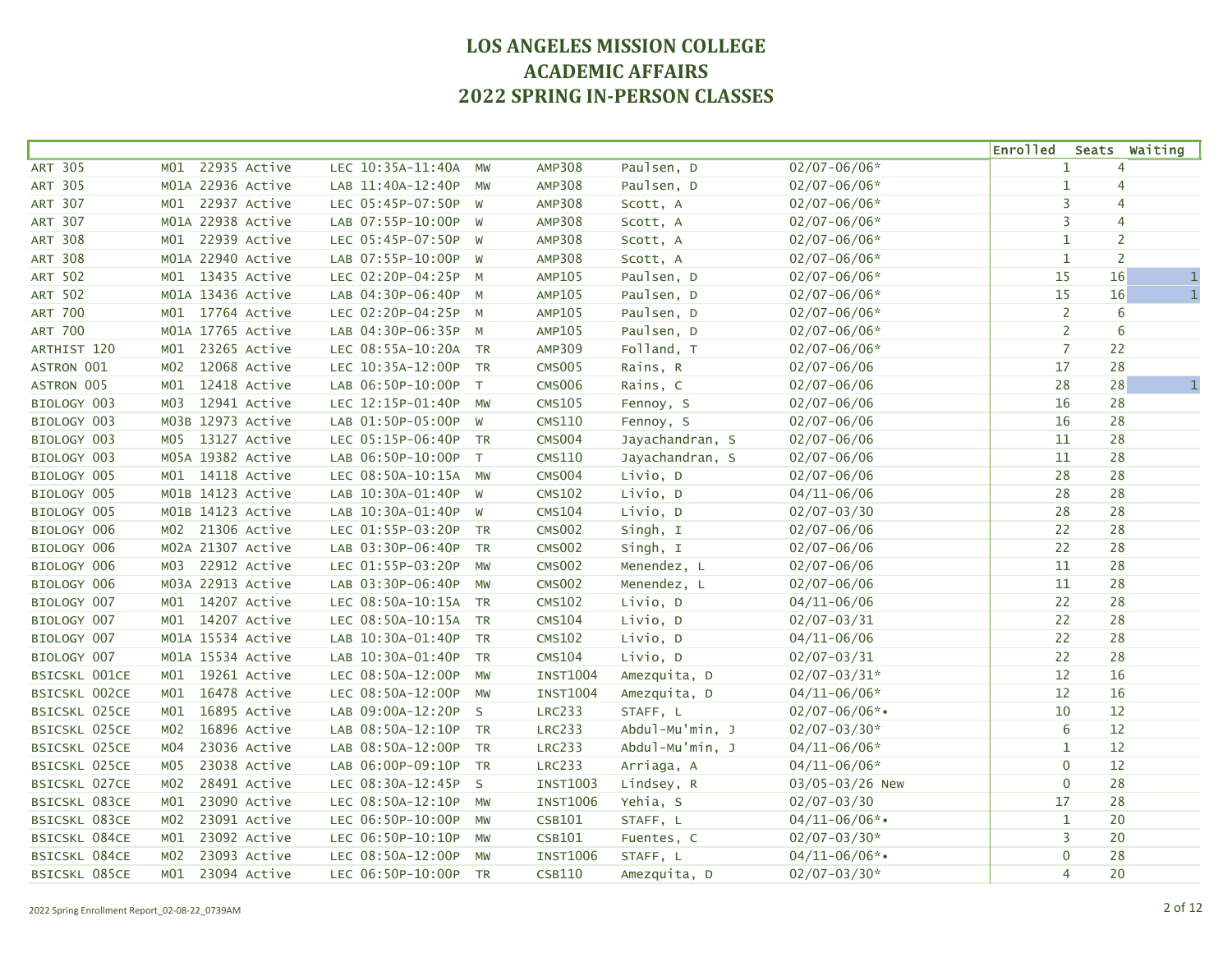|                      |                  |                   |                      |            |                 |                 |                    | <b>Enrolled</b>  | Seats Waiting        |
|----------------------|------------------|-------------------|----------------------|------------|-----------------|-----------------|--------------------|------------------|----------------------|
| BSICSKL 085CE        | M <sub>0</sub> 2 | 23095 Active      | LEC 08:50A-12:10P    | <b>TR</b>  | <b>INST2001</b> | Amezquita, D    | $04/11 - 06/06*$   | 5                | 28                   |
| <b>BSICSKL 086CE</b> | MO1              | 23096 Active      | LEC 08:50A-12:10P    | <b>TR</b>  | <b>INST2001</b> | Yehia, S        | $02/07 - 03/30*$   | 11               | 28                   |
| BSICSKL 086CE        | M02              | 23097 Active      | LEC 06:50P-10:10P TR |            | CSB101          | STAFF, L        | $04/11 - 06/06$ *• | $\mathbf 0$      | 20                   |
| <b>BSICSKL 126CE</b> | MO1              | 28493 Active      | LEC 08:30A-12:45P F  |            | <b>INST1003</b> | Lindsey, R      | 03/04-03/25 New    | $\mathbf 0$      | 28                   |
| BSICSKL 200CE        | MO1              | 23040 Active      | LEC 08:50A-12:10P    | MW         | <b>INST2005</b> | Sharnazyan, E   | $02/07 - 03/30*$   | 3                | 16                   |
| BSICSKL 200CE        | M02              | 23041 Active      | LEC 06:50P-10:00P    | MW         | <b>INST2005</b> | Gutierrez, J    | $04/11 - 06/06*$   | $\overline{2}$   | 16                   |
| <b>BSICSKL 201CE</b> | M <sub>01</sub>  | 19262 Active      | LEC 06:50P-10:00P    | MW         | <b>LRC233</b>   | Gutierrez, J    | $02/07 - 03/31*$   | $\mathbf{1}$     | 12                   |
| <b>BSICSKL 201CE</b> | M <sub>0</sub> 2 | 23048 Active      | LEC 08:50A-12:00P    | MW         | <b>LRC233</b>   | STAFF, L        | $04/11 - 06/06$ *• | $\mathbf 0$      | $12 \overline{ }$    |
| BSICSKL 202CE        | MO1              | 19263 Active      | LEC 06:50P-10:00P    | MW         | <b>INST1002</b> | Fuentes, C      | $04/11 - 06/06*$   | $\mathbf{0}$     | 28                   |
| BSICSKL 202CE        | M02              | 23085 Active      | LEC 08:50A-12:10P    | MW         | <b>INST2001</b> | Gutierrez, J    | $02/07 - 03/30*$   | 4                | 27                   |
| BSICSKL 204CE        | M02              | 23043 Active      | LEC 08:50A-12:00P    | MW         | <b>INST2005</b> | STAFF, L        | $04/11 - 06/06$ *• | 5                | 16                   |
| <b>BSICSKL 205CE</b> | M02              | 23082 Active      | LEC 06:50P-10:00P    | MW         | <b>CSB203</b>   | Acklin, R       | $04/11 - 06/06*$   | $\mathbf 0$      | 28                   |
| BSICSKL 206CE        | M02              | 23087 Active      | LEC 08:50A-12:00P    | MW         | <b>INST2001</b> | Yehia, S        | $04/11 - 06/06*$   | $\mathbf 0$      | 20                   |
| BSICSKL 208CE        | MO1              | 23046 Active      | LEC 08:50A-12:10P    | <b>TR</b>  | <b>INST2005</b> | Amezquita, D    | $02/07 - 03/30*$   | 3                | 16                   |
| BSICSKL 208CE        | M02              | 23047 Active      | LEC 06:50P-10:00P    | <b>TR</b>  | <b>INST2005</b> | Acklin, R       | $04/11 - 06/06*$   | $\mathbf{1}$     | 16                   |
| <b>BSICSKL 209CE</b> | M <sub>0</sub> 2 | 23084 Active      | LEC 08:50A-12:00P    | <b>TR</b>  | <b>CSB105</b>   | Yehia, S        | $04/11 - 06/06*$   | $\mathbf{1}$     | 28                   |
| <b>BSICSKL 210CE</b> | M02              | 23089 Active      | LEC 06:50P-10:00P    | <b>TR</b>  | <b>INST2004</b> | STAFF, L        | $04/11 - 06/06$ *• | $\mathbf 0$      | 26                   |
| <b>BUS 001</b>       | M03              | 14694 Active      | LEC 06:50P-10:00P T  |            | <b>CAI227</b>   | Bordbar, J      | $02/07 - 06/06$    | 20               | 42                   |
| <b>BUS 005</b>       | M03              | 16968 Active      | LEC 01:30P-04:40P R  |            | <b>CAI228</b>   | Bordbar, J      | $02/07 - 06/06$    | 25               | 42                   |
| <b>BUS 010</b>       | MO1              | 27739 Active      | LEC 04:00P-09:00P W  |            | <b>LRC234</b>   | Barsegyan, A    | $03/09 - 03/09$    | 3                | 28                   |
| <b>BUS 010</b>       | MO1              | 27739 Active      | LEC 06:00P-10:00P W  |            | <b>LRC234</b>   | Barsegyan, A    | $02/09 - 02/09$    | 3                | 28                   |
| <b>BUS 010</b>       | MO1              | 27739 Active      | LEC 06:00P-10:00P W  |            | <b>LRC234</b>   | Barsegyan, A    | $02/23 - 02/23$    | 3                | 28                   |
| <b>BUS 010</b>       | M <sub>01</sub>  | 27739 Active      | LEC 10:00A-03:00P S  |            | <b>LRC234</b>   | Barsegyan, A    | $03/26 - 03/26$    | 3                | 28                   |
| <b>BUS 010</b>       | M01              | 27739 Active      | LEC 10:00A-05:00P S  |            | <b>LRC234</b>   | Barsegyan, A    | $02/12 - 02/12$    | 3                | 28                   |
| CAOT 032             | M01              | 14932 Active      | LEC 06:50P-10:00P M  |            | INST2021        | Lampert, M      | $02/07 - 06/06$    | 24               | 40                   |
| CAOT 082             | MO1              | 10450 Active      | LEC 12:00P-02:05P F  |            | INST2021        | Holt, S         | $02/07 - 06/06$    | 23               | 40                   |
| CAOT 082             |                  | M01A 10458 Active | LAB 02:10P-05:20P F  |            | INST2021        | Holt, S         | $02/07 - 06/06$    | 23               | 40                   |
| CH DEV 001           | M01              | 13344 Active      | LEC 12:10P-03:20P W  |            | <b>CSB102A</b>  | Bazikyan, I     | $02/07 - 06/06$    | 16               | 28                   |
| CH DEV 001           | M04              | 13346 Active      | LEC 08:50A-12:00P F  |            | CSB102A         | Bazikyan, I     | $02/07 - 06/06$    | 15               | 28                   |
| CH DEV 002           | M02              | 13773 Active      | LEC 06:50P-10:00P T  |            | CCDS201         | Beltran, Y      | $02/07 - 06/06$    | 6                | 28                   |
| CH DEV 007           | MO1              | 13976 Active      | LEC 06:50P-10:00P W  |            | CCDS201         | Anaya, E        | $02/07 - 06/06$    | 13               | 28                   |
| CH DEV 010           | M02              | 14028 Active      | LEC 06:50P-10:00P R  |            | CCDS202         | Rodriguez, P    | $02/07 - 06/06$    | 12               | 28                   |
| CH DEV 011           | M02              | 14068 Active      | LEC 08:50A-12:00P    | W          | CCDS201         | Christiansen, H | $02/07 - 06/06$    | $\boldsymbol{6}$ | 28                   |
| CH DEV 022           | M01              | 16295 Active      | LEC 04:30P-06:35P T  |            | CCDS202         | De Silva, L     | $02/07 - 06/06$    | 14               | 15                   |
| CH DEV 022           |                  | M01A 16296 Active | LAB                  | <b>TBA</b> | <b>SCHEDULE</b> | De Silva, L     | $02/07 - 06/06$    | 14               | 15                   |
| CH DEV 022           |                  | M02 16297 Active  | LEC 04:30P-06:35P    | W          | CCDS202         | Allen, V        | $02/07 - 06/06$    | 15               | 15                   |
| CH DEV 022           |                  | M02A 16298 Active | LAB                  | <b>TBA</b> | <b>SCHEDULE</b> | Allen, V        | $02/07 - 06/06$    | 15               | 15                   |
| CH DEV 022           |                  | M03 19265 Active  | LEC 06:50P-08:55P    | T          | CCDS202         | Rodriguez, P    | $02/07 - 06/06$    | 15               | 15<br>$\sqrt{7}$     |
| CH DEV 022           |                  | M03A 19266 Active | LAB                  | <b>TBA</b> | <b>SCHEDULE</b> | Rodriguez, P    | $02/07 - 06/06$    | 15               | $\overline{7}$<br>15 |
| CH DEV 023           |                  | M01 16293 Active  | LEC 04:30P-06:35P R  |            | CCDS202         | Grigoryan, R    | $02/07 - 06/06$    | 14               | $\overline{2}$<br>15 |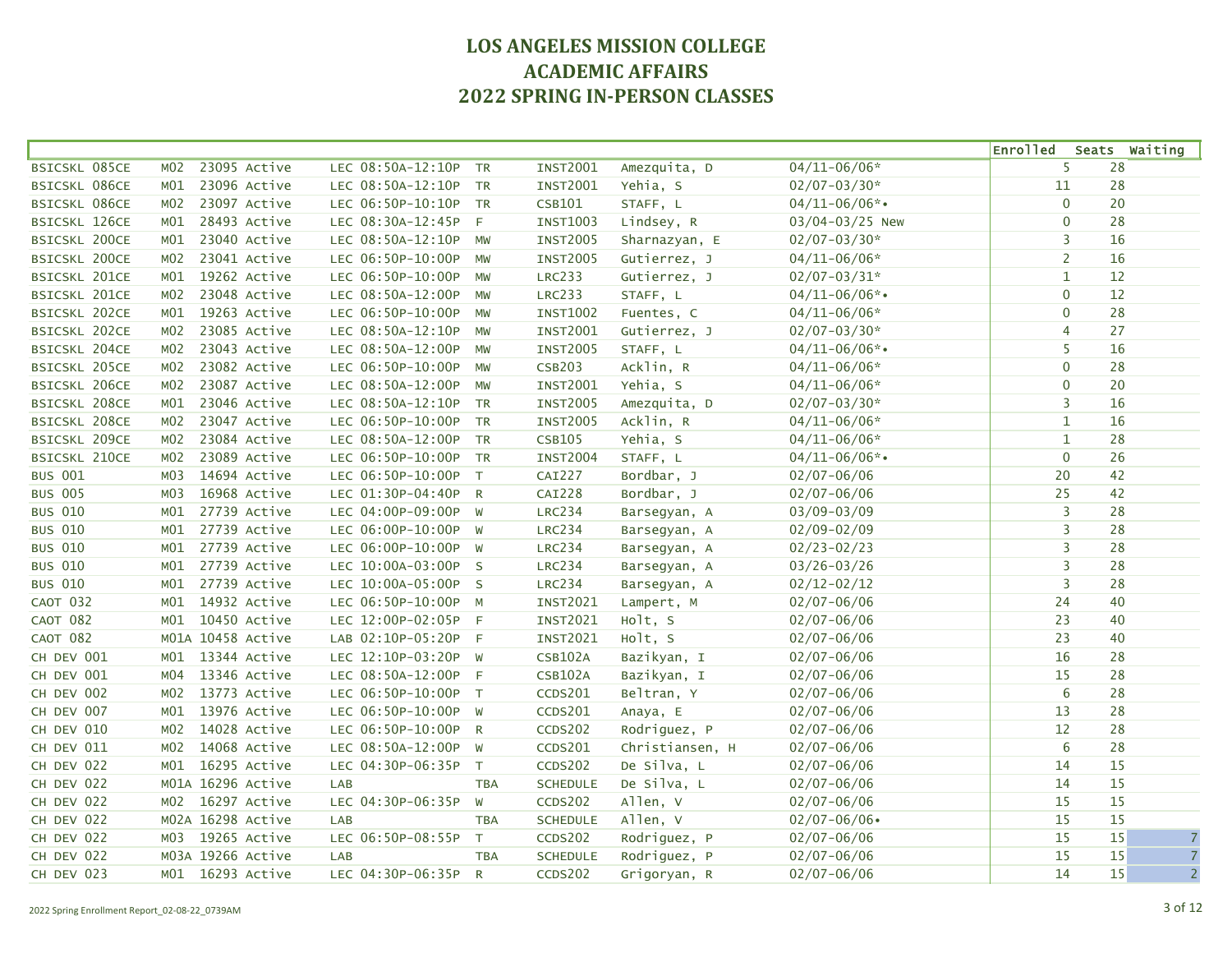|                   |                     |                        |             |                 |                   |                  | <b>Enrolled</b> |    | Seats Waiting  |
|-------------------|---------------------|------------------------|-------------|-----------------|-------------------|------------------|-----------------|----|----------------|
| CH DEV 023        | M01A 16294 Active   | LAB                    | <b>TBA</b>  | <b>SCHEDULE</b> | Grigoryan, R      | $02/07 - 06/06$  | 14              | 15 | $\overline{2}$ |
| CH DEV 030        | 26217 Active<br>MO2 | LEC 08:50A-12:00P      | S.          | <b>CCDS200</b>  | Serna, E          | $02/07 - 06/06$  | 3               | 28 |                |
| CH DEV 034        | 19264 Active<br>MO2 | LEC 06:50P-10:00P M    |             | <b>CSB102A</b>  | Beltran, Y        | $02/07 - 06/06$  | 6               | 28 |                |
| <b>CH DEV 172</b> | 14339 Active<br>MO1 | LEC 06:40P-10:00P W    |             | CCDS202         | Rodriguez, P      | $02/07 - 03/11$  | $\overline{7}$  | 28 |                |
| CHEM 051          | 19373 Active<br>MO4 | LEC 10:35A-12:40P TR   |             | <b>CMS028</b>   | Sullivan, B       | $02/07 - 06/06$  | 28              | 28 |                |
| CHEM 051          | M04A 19374 Active   | LAB 12:50P-02:15P TR   |             | <b>CMS201</b>   | Sullivan, B       | $02/07 - 06/06$  | 28              | 28 |                |
| CHEM 065          | 12543 Active<br>MO1 | LEC 10:35A-12:00P TR   |             | <b>CMS029</b>   | Qureshi, A        | $02/07 - 06/06$  | 28              | 28 |                |
| <b>CHEM 065</b>   | M01A 12545 Active   | LAB 12:10P-01:35P TR   |             | <b>CMS203</b>   | Qureshi, A        | $02/07 - 06/06$  | 28              | 28 |                |
| <b>CHEM 101</b>   | M01 12822 Active    | LEC 10:35A-12:00P TR   |             | <b>CMS236</b>   | Fenton, M         | $02/07 - 06/06$  | 26              | 28 |                |
| <b>CHEM 101</b>   | M01A 12825 Active   | LAB 12:10P-03:20P TR   |             | <b>CMS210</b>   | Fenton, M         | $02/07 - 06/06$  | 26              | 28 |                |
| <b>CHEM 102</b>   | M01 15544 Active    | LEC 10:35A-12:00P      | MW          | <b>CMS236</b>   | Fenton, M         | $02/07 - 06/06$  | 17              | 28 |                |
| <b>CHEM 102</b>   | M01A 15545 Active   | LAB 12:10P-03:20P MW   |             | <b>CMS210</b>   | Vosooghi, D       | $02/07 - 06/06$  | 17              | 28 |                |
| CHICANO 002       | 13478 Active<br>MO1 | LEC 10:35A-12:00P TR   |             | <b>CSB201</b>   | Maldonado, J      | $02/07 - 06/06$  | 11              | 28 |                |
| CHICANO 008       | 28354 Active<br>M11 | LEC 06:10P-10:00P R    |             | <b>CSB201</b>   | Maldonado, J      | 02/21-06/06 New  | 4               | 28 |                |
| CHICANO 037       | 23024 Active<br>MO4 | LEC 06:50P-10:00P W    |             | <b>CSB201</b>   | Gutierrez, E      | $02/07 - 06/06$  | 3               | 28 |                |
| CHICANO 046       | 19312 Active<br>MO1 | LEC 06:50P-10:00P M    |             | <b>CSB201</b>   | STAFF, L          | $02/07 - 06/06$  | $\overline{2}$  | 28 |                |
| CHICANO 052       | 23589 Active<br>M02 | LEC 07:15A-10:25A MW   |             | <b>CSB201</b>   | Madrigal Uribe, M | $04/11 - 06/06$  | $\overline{4}$  | 28 |                |
| CINEMA 003        | 13778 Active<br>MO1 | LEC 08:50A-10:55A M    |             | <b>AMP107</b>   | Huynh, H          | $02/07 - 06/06$  | 28              | 42 |                |
| CINEMA 003        | M01A 13780 Active   | LAB 11:00A-01:05P M    |             | <b>AMP107</b>   | Huynh, H          | $02/07 - 06/06$  | 28              | 42 |                |
| CINEMA 107        | M01 19279 Active    | LEC 01:50P-05:00P M    |             | <b>AMP107</b>   | Huynh, H          | $02/07 - 06/06*$ | 10              | 42 |                |
| CINEMA 125        | 22946 Active<br>MO1 | LEC 12:45P-02:50P R    |             | AMP210          | Huynh, H          | $02/07 - 06/06$  | $\overline{7}$  | 22 |                |
| CINEMA 125        | M01A 22947 Active   | LAB 02:55P-05:00P R    |             | <b>AMP210</b>   | Huynh, H          | $02/07 - 06/06$  | $\overline{7}$  | 22 |                |
| CLN ART 050       | 10411 Active<br>MO1 | LEC 08:00A-08:50A      | <b>MTWR</b> | <b>CAI230</b>   | Eguaras, L        | $02/07 - 03/30$  | 12              | 28 |                |
| CLN ART 050       | 16069 Active<br>MO2 | LEC 08:00A-08:50A      | <b>MTWR</b> | CAI230          | George, P         | $04/11 - 06/06$  | $\mathbf{1}$    | 25 |                |
| CLN ART 050       | 28344 Active<br>M05 | LEC 01:00P-01:50P      | <b>MR</b>   | CAMPKILP        | Luna, A           | 02/07-06/06 New  | $\mathbf{1}$    | 5  |                |
| CLN ART 060       | 10615 Active<br>MO1 | LEC 09:00A-09:50A      | <b>MTWR</b> | <b>CAI228</b>   | Equaras, L        | $02/07 - 03/30$  | 15              | 20 |                |
| CLN ART 060       | M01A 10621 Active   | LAB 10:00A-01:20P      | <b>MTWR</b> | MODKIT          | Eguaras, L        | $02/07 - 03/30$  | 15              | 20 |                |
| CLN ART 060       | M02 17543 Active    | LEC 09:00A-09:50A      | <b>MTWR</b> | <b>CAI228</b>   | Eguaras, L        | $04/11 - 06/06$  | $\mathbf 0$     | 20 |                |
| CLN ART 060       | MO2A 17544 Active   | LAB 10:00A-01:10P      | <b>MTWR</b> | MODKIT          | Eguaras, L        | $04/11 - 06/06$  | $\mathbf{0}$    | 30 |                |
| CLN ART 060       | 19212 Active<br>MO3 | LEC 09:05P-09:55P      | MW          | <b>CAI228</b>   | Luna, A           | $02/07 - 06/06$  | 12              | 20 |                |
| CLN ART 060       | M03A 19213 Active   | LAB 05:40P-08:50P      | MW          | MODKIT          | Luna, A           | $02/07 - 06/06$  | 12              | 20 |                |
| CLN ART 101       | M01 10678 Active    | LEC 10:25A-11:15A      | <b>MTWR</b> | CAI227          | Silva, J          | $04/11 - 06/06$  | $\overline{7}$  | 20 |                |
| CLN ART 101       | M01A 10686 Active   | LAB 07:00A-10:10A      | <b>MTWR</b> | PRODKIT         | Silva, J          | $04/11 - 06/06$  | $\overline{7}$  | 30 |                |
| CLN ART 101       | M02 10699 Active    | LEC 10:25A-11:15A      | <b>MTWR</b> | <b>CAI227</b>   | Silva, J          | $02/07 - 03/30$  | $12$            | 20 |                |
| CLN ART 101       | M02A 10707 Active   | LAB 07:00A-10:20A      | <b>MTWR</b> | PRODKIT         | silva, J          | $02/07 - 03/30$  | 12              | 20 |                |
| CLN ART 101       | M03 23591 Active    | LEC 09:05P-09:55P TR   |             | <b>CAI228</b>   | Kim, T            | $02/07 - 06/06$  | 6               | 20 |                |
| CLN ART 101       | M03A 23592 Active   | LAB 05:40P-08:50P TR   |             | <b>MODKIT</b>   | Kim, T            | $02/07 - 06/06$  | 6               | 28 |                |
| CLN ART 102       | M01 23597 Active    | LEC 10:00A-10:50A      | <b>MTWR</b> | CAI232          | Sanchez, J        | $02/07 - 03/30$  | 16              | 25 |                |
| CLN ART 102       | M01A 23598 Active   | LAB 11:00A-02:20P      | <b>MTWR</b> | PRODKIT         | Sanchez, J        | $02/07 - 03/30$  | 16              | 25 |                |
| CLN ART 102       | M02 10750 Active    | LEC 10:00A-10:50A MTWR |             | CAI232          | Sanchez, J        | $04/11 - 06/06$  | $\mathbf 0$     | 25 |                |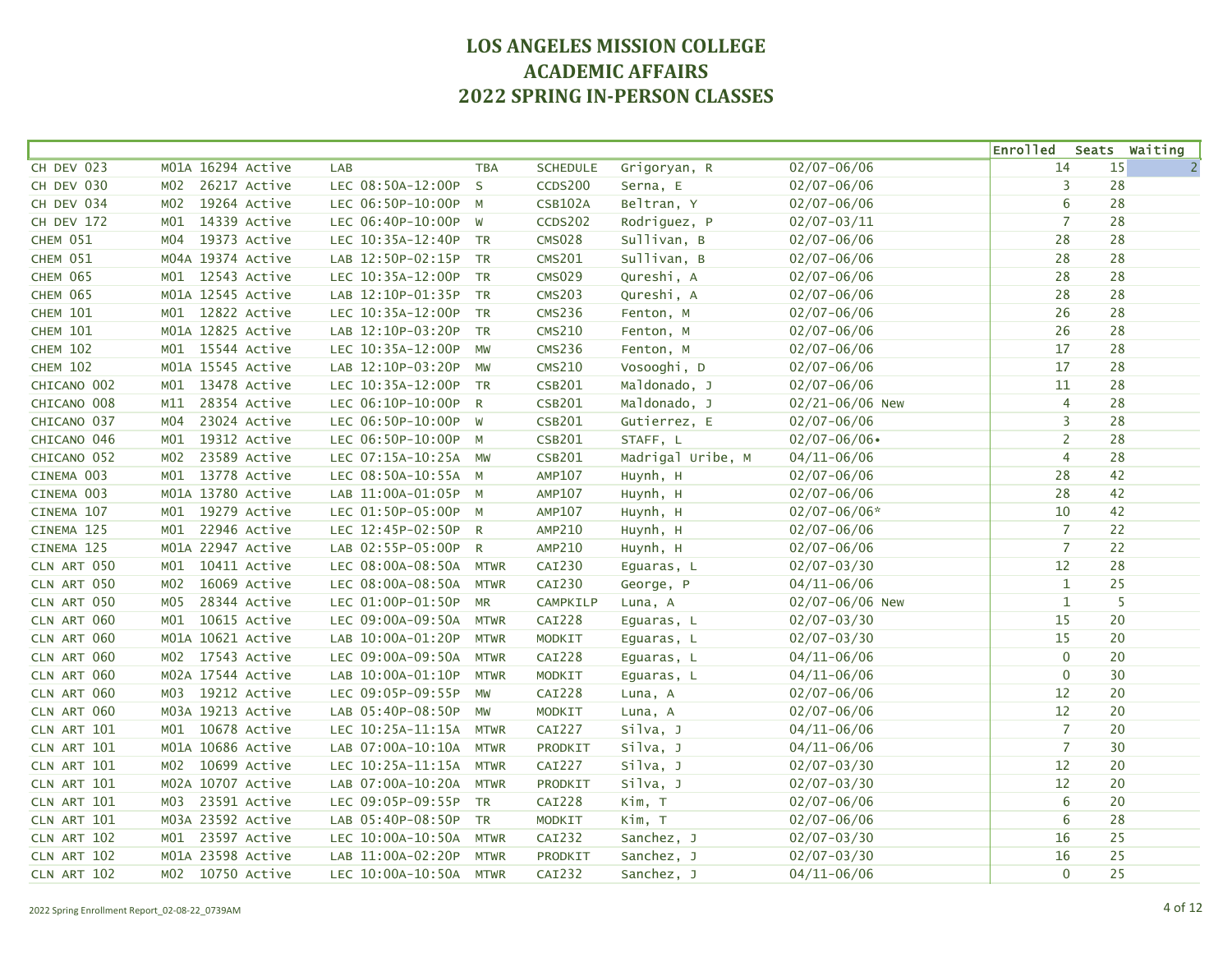|                 |                  |                   |                      |             |                 |                |                    | <b>Enrolled</b> |    | Seats Waiting      |
|-----------------|------------------|-------------------|----------------------|-------------|-----------------|----------------|--------------------|-----------------|----|--------------------|
| CLN ART 102     |                  | M02A 10756 Active | LAB 11:00A-02:10P    | <b>MTWR</b> | PRODKIT         | Sanchez, J     | $04/11 - 06/06$    | $\mathbf 0$     |    | 25                 |
| CLN ART 104     |                  | M01 10798 Active  | LEC 09:45A-10:35A    | MW          | <b>CAI230</b>   | Padron, M      | $02/07 - 06/06$    | 9               | 25 |                    |
| CLN ART 104     |                  | M01A 10804 Active | LAB 10:50A-02:00P    | <b>MW</b>   | <b>EXEDINRM</b> | Villegas, R    | $02/07 - 06/06$    | 9               |    | 25                 |
| CLN ART 106     |                  | M01 10821 Active  | LEC 07:45A-09:50A F  |             | CAI230          | Silva, J       | $02/07 - 06/06$    | $\overline{7}$  |    | 25                 |
| CLN ART 106     |                  | M01A 10825 Active | LAB 10:00A-12:05P F  |             | CAI230          | Silva, J       | $02/07 - 06/06$    | $\overline{7}$  | 25 |                    |
| CLN ART 109     |                  | M01 23599 Active  | LEC 09:50A-10:40A TR |             | CAI230          | Brown, S       | $02/07 - 06/06$    | 17              | 25 |                    |
| CLN ART 109     |                  | M01A 23600 Active | LAB 10:50A-12:55P TR |             | <b>GARDEMAN</b> | Brown, S       | $02/07 - 06/06$    | 17              |    | 25                 |
| CLN ART 110     |                  | M01 17637 Active  | LEC 07:30A-09:35A F  |             | <b>CAI227</b>   | Sanchez, J     | $02/07 - 06/06$    | 14              |    | 40                 |
| CLN ART 110     |                  | M01A 17638 Active | LAB 09:45A-11:50A F  |             | <b>GARDEN</b>   | Sanchez, J     | $02/07 - 06/06$    | 14              |    | 40                 |
| CLN ART 155     |                  | M01 23603 Active  | LEC 04:25P-05:15P T  |             | CAI230          | Villegas, R    | $02/07 - 06/06$    | 14              |    | 25                 |
| CLN ART 155     |                  | M01A 23604 Active | LAB                  |             | ONLINE INTERNET | Villegas, R    | $02/07 - 06/06$    | 14              |    | 40                 |
| <b>COMM 101</b> | MO1              | 14363 Active      | LEC 10:35A-12:00P    | <b>MW</b>   | CSB111          | Constantine, B | $02/07 - 06/06$    | 18              | 28 |                    |
| <b>COMM 101</b> | M03              | 14366 Active      | LEC 08:55A-10:20A    | MW          | <b>CSB102B</b>  | Casarez, R     | $02/07 - 06/06$    | 17              | 28 |                    |
| <b>COMM 101</b> | M05              | 14370 Active      | LEC 12:10P-03:20P TR |             | <b>CSB207</b>   | Barker, B      | $04/11 - 06/06$    | 9               |    | 28                 |
| <b>COMM 101</b> | M07              | 14374 Active      | LEC 10:35A-12:00P TR |             | <b>INST2004</b> | Myers, M       | $02/07 - 06/06$    | 22              |    | 28                 |
| <b>COMM 101</b> | M <sub>09</sub>  | 14376 Active      | LEC 12:10P-03:30P    | <b>TR</b>   | CSB101          | White, P       | $02/07 - 03/30$    | 8               | 28 |                    |
| <b>COMM 101</b> | M10              | 14377 Active      | LEC 08:50A-12:00P    | $M_{\odot}$ | <b>CSB206</b>   | Kwack, J       | $02/07 - 06/06$    | 10              |    | 28                 |
| <b>COMM 101</b> | M11              | 14378 Active      | LEC 03:30P-06:40P T  |             | <b>INST1001</b> | Torres, A      | $02/07 - 06/06$    | 13              |    | 28                 |
| <b>COMM 101</b> | M14              | 26653 Active      | LEC 05:15P-07:20P    | MW          | <b>CMS022</b>   | STAFF, L       | $03/07 - 06/06$    | 5               |    | 28                 |
| <b>COMM 102</b> | M01              | 14802 Active      | LEC 12:15P-01:40P TR |             | <b>CSB206</b>   | Myers, M       | $02/07 - 06/06$    | 26              | 28 |                    |
| <b>COMM 102</b> | M02              | 26652 Active      | LEC 10:35A-12:25P MW |             | <b>CMS022</b>   | STAFF, L       | $02/21 - 06/06$    | 10              | 28 |                    |
| <b>COMM 151</b> | M01              | 14920 Active      | LEC 06:50P-10:00P T  |             | <b>CSB102B</b>  | Shanley, M     | $02/07 - 06/06$    | $\overline{7}$  |    | 28                 |
| <b>COMM 151</b> | M02              | 16014 Active      | LEC 10:35A-12:00P MW |             | <b>CSB105</b>   | Dervishian, N  | $02/07 - 06/06$    | 13              |    | 28<br>$\mathbf{1}$ |
| <b>COMM 151</b> | M <sub>0</sub> 3 | 26655 Active      | LEC 05:15P-08:25P    | <b>TR</b>   | <b>CMS022</b>   | STAFF, L       | $04/11 - 06/06$    | $\overline{2}$  |    | 28                 |
| E.S.L. 003A     | MO1              | 22883 Active      | LEC 08:50A-12:00P    | MW          | <b>CSB102A</b>  | Cortes, T      | $02/07 - 06/06*$   | 5               |    | 13                 |
| E.S.L. 003A     | M02              | 23616 Active      | LEC 06:50P-10:00P    | MW          | <b>CSB110</b>   | Otoo, S        | $02/07 - 06/06*$   | $\mathbf 0$     |    | 13                 |
| E.S.L. 003B     | MO1              | 22884 Active      | LEC 08:55A-10:20A TR |             | <b>CSB102A</b>  | Climo, M       | $02/07 - 06/06*$   | 3               |    | 13                 |
| E.S.L. 003C     | MO1              | 22885 Active      | LEC 10:35A-12:00P    | <b>TR</b>   | <b>CSB102A</b>  | Climo, M       | $02/07 - 06/06*$   | $\overline{2}$  |    | 13                 |
| E.S.L. 004A     | MO1              | 10909 Active      | LEC 08:50A-12:00P    | MW          | <b>CSB203</b>   | Fine Olson, A  | $02/07 - 06/06*$   | 3               |    | 13                 |
| E.S.L. 004A     | M <sub>0</sub> 2 | 23617 Active      | LEC 06:50P-10:00P    | MW          | <b>CSB110</b>   | Otoo, S        | $02/07 - 06/06*$   | $\mathbf 0$     |    | 13                 |
| E.S.L. 004B     | MO1              | 19285 Active      | LEC 08:55A-10:20A TR |             | <b>CSB203</b>   | Jara, G        | $02/07 - 06/06*$   | 4               |    | 13                 |
| $E.S.L.$ 004C   | MO1              | 22886 Active      | LEC 10:35A-12:00P TR |             | <b>CSB203</b>   | Jara, G        | $02/07 - 06/06*$   | $\overline{4}$  |    | 13                 |
| E.S.L. 005A     | M02              | 23620 Active      | LEC 06:50P-10:00P    | <b>MW</b>   | <b>CSB208</b>   | STAFF, L       | $02/07 - 06/06$ *• | $\mathbf 0$     |    | 13                 |
| E.S.L. 006A     | M01              | 11387 Active      | LEC 08:50A-12:00P    | MW          | <b>CSB207</b>   | Climo, M       | $02/07 - 06/06*$   | $\mathbf 0$     |    | 13                 |
| E.S.L. 006A     | M02              | 23621 Active      | LEC 06:50P-10:00P    | MW          | <b>CSB208</b>   | STAFF, L       | $02/07 - 06/06$ *• | $\mathbf 1$     |    | 13                 |
| E.S.L. 006B     | M <sub>01</sub>  | 11430 Active      | LEC 08:55A-10:20A    | <b>TR</b>   | <b>CSB207</b>   | Simha, C       | $02/07 - 06/06*$   | $\mathbf 0$     |    | 13                 |
| E.S.L. 006C     | M <sub>01</sub>  | 22888 Active      | LEC 10:35A-12:00P TR |             | <b>CSB207</b>   | Simha, C       | $02/07 - 06/06*$   | $\mathbf 0$     |    | 13                 |
| E.S.L. 008      | MO1              | 19601 Active      | LEC 08:50A-12:00P    | <b>MW</b>   | <b>CSB205</b>   | STAFF, L       | $02/07 - 06/06$    | $\mathbf 0$     | 28 |                    |
| ECON 001        | M02              | 12064 Active      | LEC 06:50P-10:00P M  |             | CSB111          | Prante, T      | $02/07 - 06/06$    | 16              | 40 |                    |
| ENG GEN 101     | MO1              | 16474 Active      | LEC 10:00A-12:05P S  |             | <b>CMS023</b>   | Tsang, A       | $02/07 - 06/06$    | 13              |    | 28                 |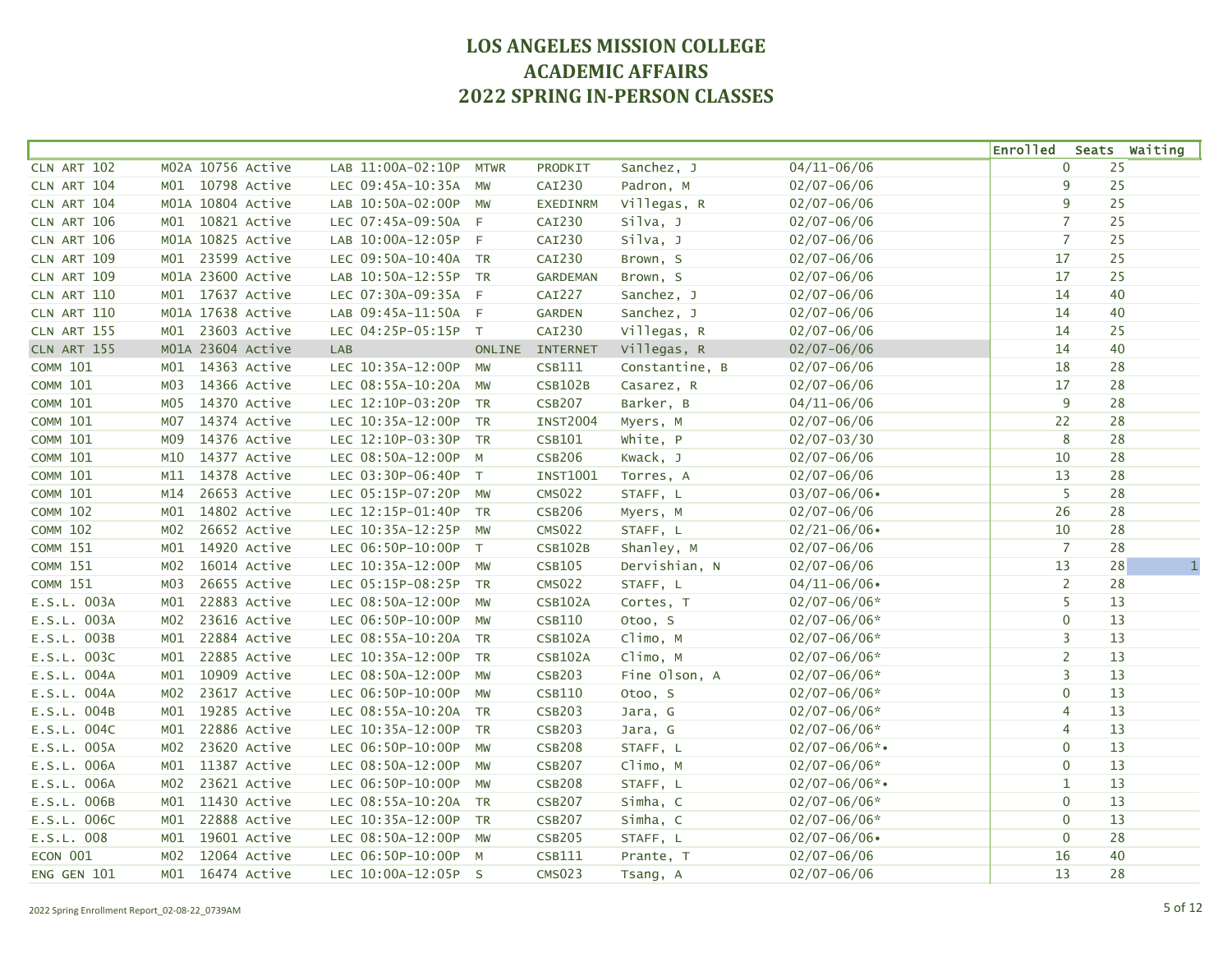|              |                  |                   |                      |              |                   |                                   |                  | <b>Enrolled</b> | Seats Waiting        |
|--------------|------------------|-------------------|----------------------|--------------|-------------------|-----------------------------------|------------------|-----------------|----------------------|
| ENG GEN 220  | M01              | 23337 Active      | LEC 12:15P-01:40P    | <b>TR</b>    | <b>CMS006</b>     | STAFF, L                          | $02/07 - 06/06$  | 5               | 28                   |
| ENG GEN 220  |                  | M01A 23339 Active | LAB 01:55P-03:20P    | TR           | <b>CMS006</b>     | STAFF, L                          | $02/07 - 06/06$  | 5               | 28                   |
| ENGLISH 072  | MO1              | 17564 Active      | LAB 10:35A-12:00P    | <b>TR</b>    | <b>INST2006</b>   | Manalang Lao, A                   | $02/07 - 06/06$  | $\overline{7}$  | 28                   |
| ENGLISH 101  | M02              | 17565 Active      | LEC 12:15P-01:40P    | <b>TR</b>    | <b>INST2005</b>   | Manalang Lao, A                   | $02/07 - 06/06$  | 26              | 28                   |
| ENGLISH 101  | MO3              | 14987 Active      | LEC 10:35A-12:00P    | <b>TR</b>    | <b>CSB206</b>     | Selsby, D                         | $02/07 - 06/06$  | 28              | 28                   |
| ENGLISH 101  | MO5              | 14988 Active      | LEC 03:30P-06:40P    | M            | CSB101            | Sever, K                          | $02/07 - 06/06$  | 27              | $\overline{2}$<br>28 |
| ENGLISH 101  | M11              | 14990 Active      | LEC 12:15P-01:40P    | MW           | <b>CSB102B</b>    | Camhi, J                          | $02/07 - 06/06$  | 21              | 28                   |
| ENGLISH 101  | M12              | 17575 Active      | LEC 12:10P-03:20P TR |              | CSB101            | STAFF, L                          | $04/11 - 06/06$  | 2               | 28                   |
| ENGLISH 101  | M13              | 14991 Active      | LEC 08:50A-12:00P    | MW           | CSB101            | Colmer, I                         | $04/11 - 06/06$  | $\overline{7}$  | 28                   |
| ENGLISH 101  | M14              | 17572 Active      | LEC 10:35A-12:00P TR |              | <b>CSB205</b>     | Keshishyan, A                     | $02/07 - 06/06$  | 16              | 28                   |
| ENGLISH 101  | M16              | 17568 Active      | LEC 12:10P-03:20P S  |              | CSB101            | Ortiz, J                          | $02/07 - 06/06$  | 12              | 28                   |
| ENGLISH 101  | M17              | 16480 Active      | LEC 06:50P-10:00P R  |              | <b>CSB105</b>     | Turnmeyer, M                      | $02/07 - 06/06$  | 12              | 28                   |
| ENGLISH 101  | M18              | 19307 Active      | LEC 03:30P-06:40P    | T            | <b>CSB105</b>     | Daugherty, S                      | $02/07 - 06/06$  | 16              | 28                   |
| ENGLISH 101  | M19              | 16481 Active      | LEC 06:50P-10:00P T  |              | <b>CSB105</b>     | Turnmeyer, M                      | $02/07 - 06/06$  | 10              | 28                   |
| ENGLISH 101  | M20              | 16542 Active      | LEC 12:10P-03:20P MW |              | <b>INST1003</b>   | Darr, N                           | $04/11 - 06/06$  | $\mathbf 0$     | 28                   |
| ENGLISH 101  | M22              | 26658 Active      | LEC 08:55A-11:00A TR |              | <b>INST1010</b>   | STAFF, L                          | $03/07 - 06/06$  | 10              | 28                   |
| ENGLISH 102  | MO3              | 15243 Active      | LEC 10:35A-12:00P    | <b>MW</b>    | <b>CSB205</b>     | Hogan, L                          | $02/07 - 06/06$  | 28              | 28                   |
| ENGLISH 102  | M <sub>0</sub> 5 | 15245 Active      | LEC 06:50P-10:00P    | M            | <b>CSB105</b>     | Orozco, J                         | $02/07 - 06/06$  | 23              | 28                   |
| ENGLISH 102  | M08              | 17574 Active      | LEC 08:50A-12:00P    | MW           | <b>INST1008</b>   | Fulton, D                         | $04/11 - 06/06$  | $\overline{2}$  | 28                   |
| ENGLISH 102  | M09              | 26657 Active      | LEC 01:15P-03:05P    | MW           | <b>INST1010</b>   | STAFF, L                          | $02/21 - 06/06$  | $\mathbf{1}$    | 28                   |
| ENGLISH 103  | M01              | 15982 Active      | LEC 12:00P-03:20P    | <b>MW</b>    | <b>CSB110</b>     | Hogan, L                          | $02/07 - 03/30$  | 5               | 28                   |
| ENGLISH 103  | M02              | 17577 Active      | LEC 12:00P-03:10P    | <b>TR</b>    | <b>CSB205</b>     | Selsby, D                         | $04/11 - 06/06$  | 3               | 28                   |
| ENGLISH 103  | M03              | 17578 Active      | LEC 08:55A-10:20A TR |              | <b>CSB110</b>     | Mirakyan, T                       | $02/07 - 06/06$  | 6               | 28                   |
| ENGLISH 103  | M <sub>0</sub> 5 | 26659 Active      | LEC 05:15P-07:20P    | <b>MW</b>    | <b>INST1003</b>   | STAFF, L                          | $03/07 - 06/06$  | 1               | 28                   |
| ENGLISH 127  | M01              | 17576 Active      | LEC 01:50P-05:00P    | M            | <b>CSB205</b>     | Camhi, J                          | $02/07 - 06/06$  | $\bf 8$         | 28                   |
| ESL NC 007CE | MO2              | 15420 Active      | LEC 09:00A-12:15P    | <b>MTWR</b>  | CMPC6             | Martinez, K                       | $02/07 - 06/06*$ | 16              | 19                   |
| ESL NC 007CE | M <sub>05</sub>  | 26158 Active      | LEC 06:40P-09:55P    | <b>MTWR</b>  | SUN-TUJ           | STAFF, L                          | $02/07 - 06/06$  | 9               | 28                   |
| ESL NC 008CE | M <sub>01</sub>  | 10009 Active      | LEC 06:00P-09:15P    | <b>MTWR</b>  | <b>INST2003</b>   | West, S                           | $02/07 - 06/06*$ | $\overline{2}$  | 19                   |
| ESL NC 008CE | M <sub>02</sub>  | 10012 Active      | LEC 09:00A-12:15P    | MW           | <b>INST2003</b>   | Kotanjyan, N                      | $02/07 - 06/06$  | 18              | 28                   |
| ESL NC 008CE | M <sub>02</sub>  | 10012 Active      | LEC 09:00A-12:15P    | <b>TR</b>    | <b>INST2003</b>   | Maturo, A                         | $02/07 - 06/06$  | 18              | 28                   |
| ESL NC 008CE | M <sub>04</sub>  | 26156 Active      | LEC 08:30A-11:45A    | <b>MTWR</b>  | SUN-TUJ           | STAFF, L                          | $02/07 - 06/06$  | 6               | 28                   |
| ESL NC 009CE | M02              | 10087 Active      | LEC 09:00A-12:15P    | <b>MTWR</b>  | CMPC <sub>2</sub> | Torrez, P                         | $02/07 - 06/06*$ | 8               | 19                   |
| ESL NC 015CE | MO1              | 10129 Active      | LEC 09:00A-12:15P    | <b>MTWR</b>  | CMPC5             | Sarmiento-Sanders, E 02/07-06/06* |                  | $\overline{2}$  | 19                   |
| ESL NC 015CE | M02              | 21951 Active      | LEC 06:00P-09:15P    | <b>MW</b>    | CMPC5             | Michel, E                         | $02/07 - 06/06*$ | 5               | 19                   |
| ESL NC 015CE | M02              | 21951 Active      | LEC 06:00P-09:15P    | <b>TR</b>    | CMPC5             | Michel, E                         | $02/07 - 06/06*$ | 5               | 19                   |
| ESL NC 021CE | M01              | 22890 Active      | LEC 09:00A-12:20P    | $\mathsf{S}$ | <b>INST2003</b>   | Zorrilla, P                       | $02/07 - 06/06*$ | $\overline{7}$  | 19                   |
| ESL NC 021CE | MO3              | 26157 Active      | LEC 04:35P-06:00P    | <b>MW</b>    | SUN-TUJ           | Fine Olson, A                     | $02/07 - 06/06$  | 11              | 28                   |
| ESL NC 023CE | M01              | 16911 Active      | LEC 01:00P-03:10P    | <b>MW</b>    | CSB111            | Sarmiento-Sanders, E 02/07-06/06* |                  | $\mathbf 0$     | 19                   |
| ESL NC 023CE | M02              | 22891 Active      | LEC 08:50A-01:40P    | F            | CSB111            | Ackerman, X                       | $02/07 - 06/06*$ | $\mathbf 0$     | 19                   |
| ESL NC 131CE | M01              | 22889 Active      | LEC 08:50A-12:05P MW |              | <b>CSB102A</b>    | Cortes, T                         | 02/07-06/06*     | $\overline{2}$  | 6                    |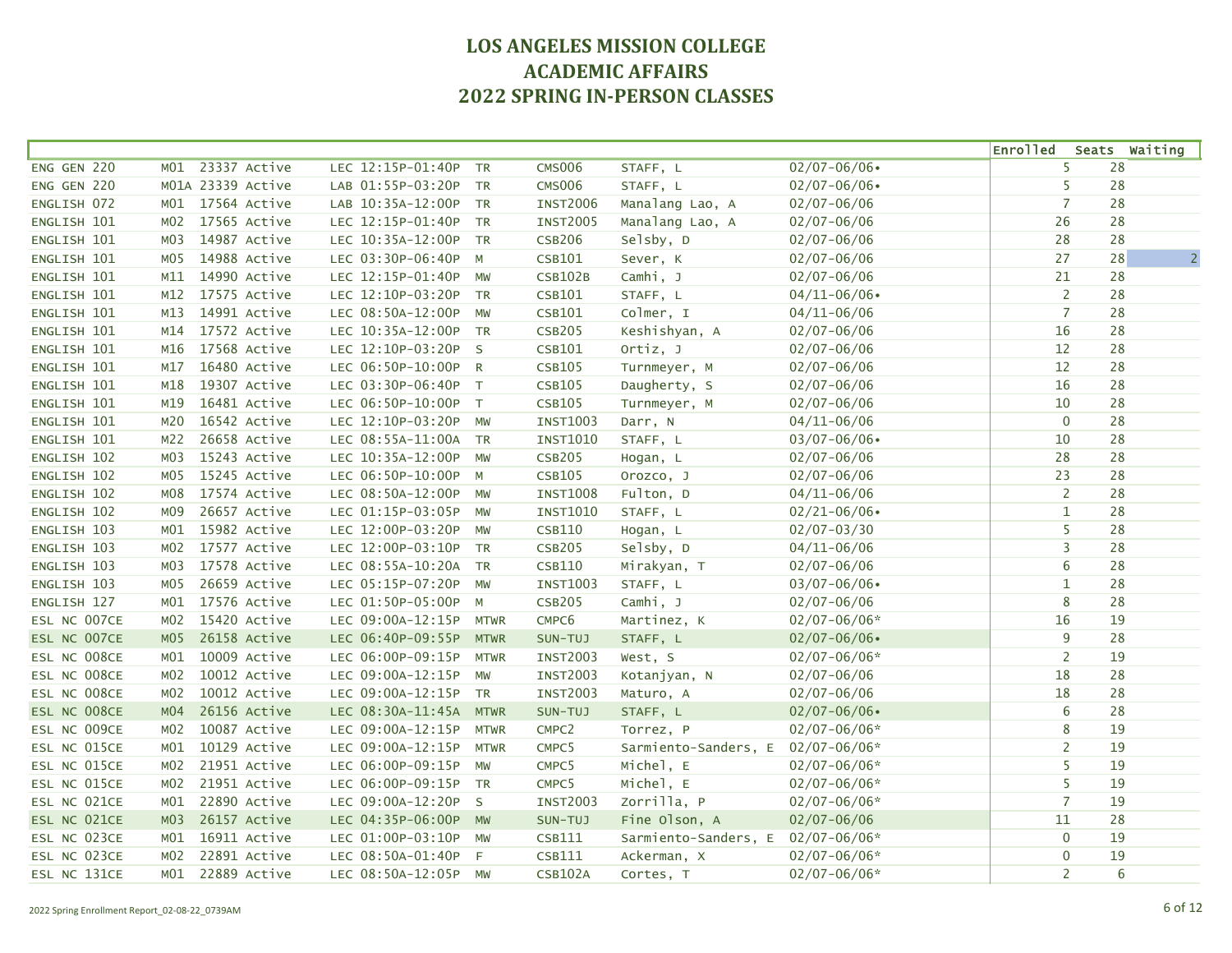|                        |                  |                   |                      |             |                 |                       |                    | <b>Enrolled</b> |    | Seats Waiting   |
|------------------------|------------------|-------------------|----------------------|-------------|-----------------|-----------------------|--------------------|-----------------|----|-----------------|
| ESL NC 131CE           | M <sub>0</sub> 2 | 23618 Active      | LEC 06:50P-10:00P    | MW          | <b>CSB110</b>   | Otoo, S               | $02/07 - 06/06*$   | $\mathbf 0$     |    | 6               |
| ESL NC 132CE           | MO1              | 22041 Active      | LEC 08:55A-10:20A TR |             | <b>CSB102A</b>  | Climo, M              | $02/07 - 06/06*$   | 3               |    | 6               |
| ESL NC 133CE           | MO1              | 22042 Active      | LEC 10:35A-12:00P TR |             | CSB102A         | Climo, M              | $02/07 - 06/06*$   | 5               |    | 6               |
| ESL NC 141CE           | M01              | 21886 Active      | LEC 08:50A-12:10P    | MW          | <b>CSB203</b>   | Fine Olson, A         | $02/07 - 06/06*$   | $\overline{2}$  |    | 6               |
| ESL NC 141CE           | M02              | 23619 Active      | LEC 06:50P-10:00P    | MW          | CSB110          | Otoo, S               | $02/07 - 06/06*$   | $\mathbf{1}$    |    | $6\phantom{1}6$ |
| ESL NC 142CE           | M <sub>01</sub>  | 21887 Active      | LEC 08:55A-10:20A TR |             | <b>CSB203</b>   | Jara, G               | $02/07 - 06/06*$   | $\overline{2}$  |    | 6               |
| ESL NC 143CE           | MO1              | 21888 Active      | LEC 10:35A-12:00P    | <b>TR</b>   | <b>CSB203</b>   | Jara, G               | $02/07 - 06/06*$   | $\overline{2}$  |    | 6               |
| ESL NC 151CE           | M02              | 23622 Active      | LEC 06:50P-10:00P    | <b>MW</b>   | <b>CSB208</b>   | STAFF, L              | $02/07 - 06/06$ *• | $\overline{2}$  |    | 6               |
| ESL NC 152CE           | MO1              | 21898 Active      | LEC 08:55A-10:20A TR |             | <b>ZOOM</b>     | Park, R               | $02/07 - 06/06*$   | 8               | 12 |                 |
| ESL NC 161CE           | MO1              | 21993 Active      | LEC 08:50A-12:05P MW |             | <b>CSB207</b>   | Climo, M              | $02/07 - 06/06*$   | $\mathbf 0$     |    | 6               |
| ESL NC 161CE           | M02              | 23623 Active      | LEC 06:50P-10:00P    | MW          | <b>CSB208</b>   | STAFF, L              | $02/07 - 06/06$ *• | $\mathbf 0$     |    | 6               |
| ESL NC 162CE           | MO1              | 21998 Active      | LEC 08:55A-10:20A TR |             | <b>CSB207</b>   | Simha, C              | $02/07 - 06/06*$   | $\mathbf 0$     |    | 6               |
| ESL NC 163CE           | MO1              | 21999 Active      | LEC 10:35A-12:00P    | TR          | <b>CSB207</b>   | Simha, C              | $02/07 - 06/06*$   | $\mathbf 0$     |    | 6               |
| ESLCVCS 014CE          | MO1              | 23045 Active      | LEC 06:50P-10:00P    | MW          | <b>INST1004</b> | STAFF, L              | $04/11 - 06/06$ *• | 2               | 16 |                 |
| <b>FAM &amp;CS 070</b> | MO1              | 21498 Active      | LEC 06:50P-09:55P    | W           | CCDS200         | Bazikyan, I           | $03/07 - 06/06$    | 6               | 18 |                 |
| <b>FAM &amp;CS 070</b> |                  | M01A 21499 Active | LAB                  | <b>TBA</b>  | <b>SCHEDULE</b> | Bazikyan, I           | 03/07-06/06        | 6               | 18 |                 |
| GEOG 015               |                  | M01 11638 Active  | LEC 12:20P-01:10P    | W           | <b>CMS010</b>   | Townsend, S           | $02/07 - 06/06$    | 9               | 28 |                 |
| GEOG 015               |                  | M01A 11641 Active | LAB 01:20P-03:25P W  |             | <b>CMS010</b>   | Townsend, S           | $02/07 - 06/06$    | 9               | 28 |                 |
| HEALTH 011             | MO2              | 13657 Active      | LEC 08:50A-12:00P F  |             | HFAC204         | Asili, H              | $02/07 - 06/06$    | 12              | 28 |                 |
| HISTORY 011            | M03              | 14538 Active      | LEC 06:50P-10:00P M  |             | <b>CSB207</b>   | Jimenez, G            | $02/07 - 06/06$    | 12              | 28 |                 |
| HISTORY 012            | MO1              | 14782 Active      | LEC 08:55A-10:20A MW |             | <b>INST2004</b> | Behling, R            | $02/07 - 06/06$    | $\mathbf 0$     | 28 |                 |
| INTRDGN 101            | MO1              | 22945 Active      | LAB 07:00P-09:05P M  |             | AMP302          | Lemmon, J             | $02/07 - 06/06$    | 9               | 24 |                 |
| INTRDGN 102            | MO1              | 15552 Active      | LEC 03:30P-06:40P M  |             | <b>AMP302</b>   | Lemmon, J             | $02/07 - 06/06*$   | 15              | 24 |                 |
| INTRDGN 104            | M01              | 22943 Active      | LEC 06:50P-10:00P T  |             | <b>AMP302</b>   | Lemmon, J             | $02/07 - 06/06*$   | 26              | 24 |                 |
| INTRDGN 115            | M01              | 22944 Active      | LEC 06:50P-10:00P W  |             | <b>AMP302</b>   | Lemmon, J             | $02/07 - 06/06*$   | 26              | 24 |                 |
| INTRDGN 117            | MO1              | 16289 Active      | LEC 08:45A-10:50A S  |             | <b>AMP302</b>   | Lemmon, J             | $02/07 - 06/06*$   | 17              | 24 |                 |
| INTRDGN 117            |                  | M01A 16290 Active | LAB 10:55A-01:00P S  |             | <b>AMP302</b>   | Lemmon, J             | $02/07 - 06/06*$   | 17              | 24 |                 |
| KIN 035                | MO1              | 12091 Active      | LAB 09:30A-10:25A TR |             | HFACFT CR       | Paredes, S            | $02/07 - 06/06$    | 12              | 28 |                 |
| KIN 316-1              | MO1              | 11485 Active      | LAB 12:15P-01:40P    | MW          | HFAC206         | Carlen, N             | $02/07 - 06/06*$   | 13              | 30 |                 |
| KIN 316-2              | M <sub>01</sub>  | 11265 Active      | LAB 12:15P-01:40P    | MW          | HFAC206         | Carlen, N             | $02/07 - 06/06*$   | $\mathbf 0$     | 10 |                 |
| KIN 329-1              | MO1              | 15452 Active      | LAB 07:00A-08:30A    | <b>MTWR</b> | HFACFT CR       | Cascione, J           | $02/07 - 03/30*$   | 7               | 35 |                 |
| KIN 329-1              | MO2              | 15454 Active      | LAB 07:00A-08:25A    | <b>MTWR</b> |                 | HFACFT CR Cascione, J | $04/11 - 06/06*$   | $\mathbf{1}$    | 35 |                 |
| KIN 329-1              | M03              | 15453 Active      | LAB 10:35A-12:00P    | MW          | HFACFT CR       | Cascione, J           | $02/07 - 06/06*$   | 21              | 35 |                 |
| KIN 329-2              | MO1              | 16339 Active      | LAB 07:00A-08:30A    | <b>MTWR</b> |                 | HFACFT CR Cascione, J | $02/07 - 03/30*$   | $\overline{2}$  | 10 |                 |
| KIN 329-2              | M02              | 16341 Active      | LAB 07:00A-08:25A    | <b>MTWR</b> |                 | HFACFT CR Cascione, J | $04/11 - 06/06*$   | $\mathbf 0$     | 10 |                 |
| KIN 329-2              | M03              | 16340 Active      | LAB 10:35A-12:00P    | <b>MW</b>   |                 | HFACFT CR Cascione, J | $02/07 - 06/06*$   | 5               | 10 |                 |
| KIN 329-3              | M <sub>01</sub>  | 16343 Active      | LAB 07:00A-08:30A    | <b>MTWR</b> |                 | HFACFT CR Cascione, J | $02/07 - 03/30*$   | $\mathbf 0$     | 10 |                 |
| KIN 329-3              | M02              | 16344 Active      | LAB 07:00A-08:25A    | <b>MTWR</b> |                 | HFACFT CR Cascione, J | $04/11 - 06/06*$   | 2               | 10 |                 |
| KIN 329-3              | M03              | 23025 Active      | LAB 10:35A-12:00P    | MW          |                 | HFACFT CR Cascione, J | $02/07 - 06/06*$   | $\mathbf 0$     | 10 |                 |
| KIN 350-1              | MO1              | 13852 Active      | LAB 08:55A-10:20A TR |             |                 | HFACFT CR Cascione, J | $02/07 - 06/06*$   | 14              | 40 |                 |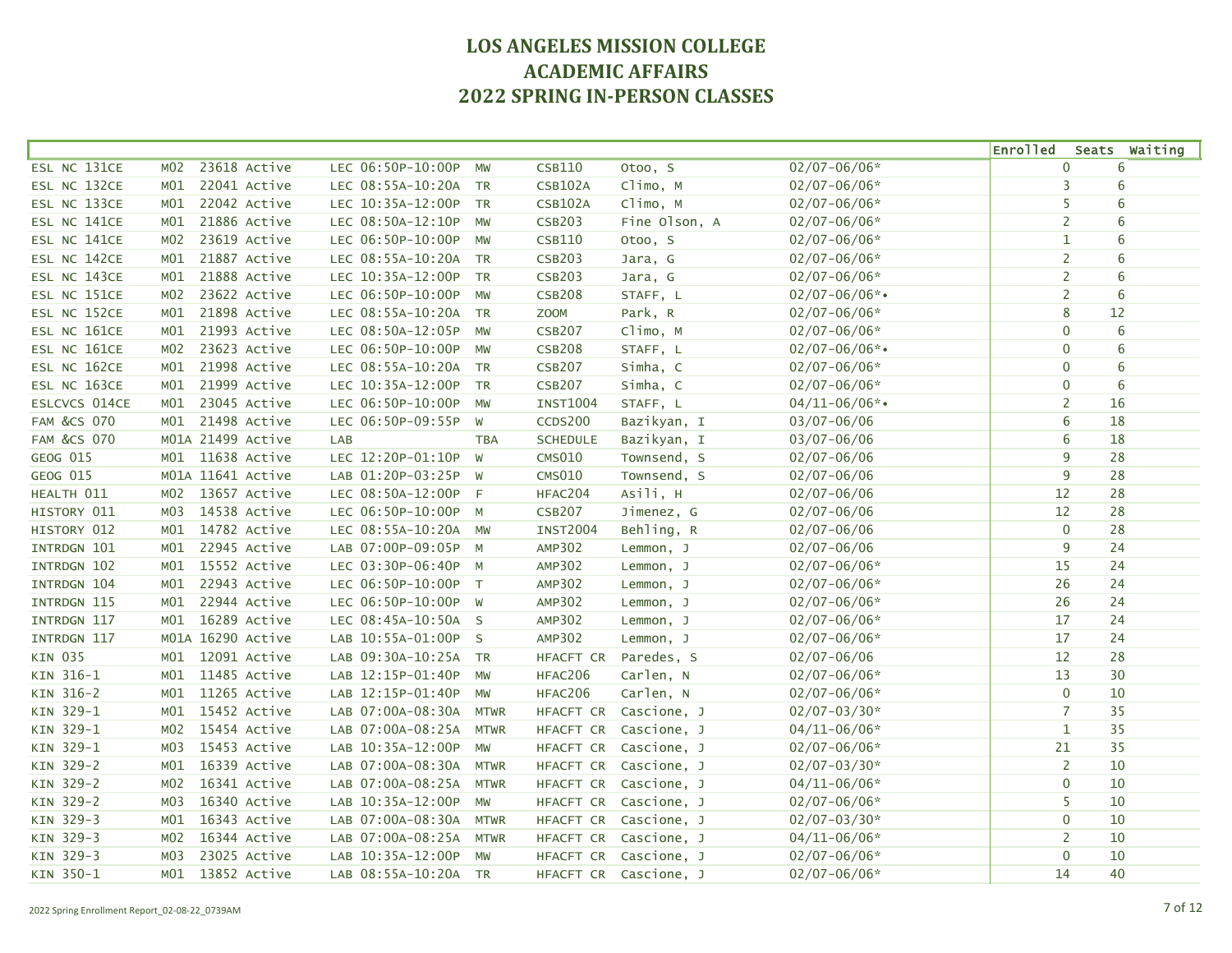|                 |                   |                   |                      |              |                 |                       |                  | <b>Enrolled</b> |    | Seats Waiting  |
|-----------------|-------------------|-------------------|----------------------|--------------|-----------------|-----------------------|------------------|-----------------|----|----------------|
| KIN 350-1       | M <sub>0</sub> 2  | 13860 Active      | LAB 08:55A-10:20A    | <b>MW</b>    | HFACFT CR       | Cascione, J           | $02/07 - 06/06*$ | 14              | 40 |                |
| KIN 350-2       | M01               | 23026 Active      | LAB 08:55A-10:20A TR |              | HFACFT CR       | Cascione, J           | $02/07 - 06/06*$ | 2               |    | 8              |
| KIN 350-2       | M02               | 12101 Active      | LAB 08:55A-10:20A    | MW           |                 | HFACFT CR Cascione, J | $02/07 - 06/06*$ | 1               |    | 8              |
| KIN 350-3       | MO1               | 11510 Active      | LAB 08:55A-10:20A TR |              |                 | HFACFT CR Cascione, J | $02/07 - 06/06*$ | $\mathbf 0$     |    | $\overline{7}$ |
| KIN 350-3       | M02               | 15592 Active      | LAB 08:55A-10:20A MW |              | HFACFT CR       | Cascione, J           | $02/07 - 06/06*$ | $\mathbf 0$     |    | $\overline{7}$ |
| KIN 351-1       | MO1               | 15455 Active      | LAB 05:15P-06:40P    | MW           | HFAC208         | Harkins, T            | $02/07 - 06/06*$ | 22              | 40 |                |
| KIN 351-2       | MO1               | 12561 Active      | LAB 05:15P-06:40P    | MW           | HFAC208         | Harkins, T            | $02/07 - 06/06*$ | $\mathbf 0$     |    | 8              |
| KIN 351-3       | MO1               | 11157 Active      | LAB 05:15P-06:40P    | MW           | HFAC208         | Harkins, T            | $02/07 - 06/06*$ | $\mathbf 0$     |    | $\overline{4}$ |
| KIN ATH 503     | MO1               | 22929 Active      | LAB 12:00P-03:30P MW |              | <b>ELCRPARK</b> | Marcial, R            | $02/07 - 06/06$  | 40              | 45 |                |
| KIN ATH 503     | MO1               | 22929 Active      | LAB 12:00P-04:05P F  |              | <b>ELCRPARK</b> | Marcial, R            | $02/07 - 06/06$  | 40              | 45 |                |
| KIN ATH 512     | MO1               | 22930 Active      | LAB 12:00P-03:30P    | MW           | <b>ELCRPARK</b> | Hylland, C            | $02/07 - 06/06$  | 17              | 28 |                |
| KIN ATH 512     | M <sub>01</sub>   | 22930 Active      | LAB 12:00P-04:05P    | F            | <b>ELCRPARK</b> | Hylland, C            | $02/07 - 06/06$  | 17              | 28 |                |
| KIN ATH 514     | M02               | 27291 Active      | LAB 12:30P-02:30P    | <b>MTWRF</b> | <b>ELCRPARK</b> | Cascione, J           | $02/07 - 06/06$  | $\overline{7}$  | 28 |                |
| KIN ATH 555     | MO1               | 22057 Active      | LAB 07:00A-08:35A    | MW           | HFAC107         | Laguna, S             | $02/07 - 06/06$  | 6               | 28 |                |
| KIN ATH 558     | M <sub>01</sub>   | 22055 Active      | LAB 07:00A-08:35A TR |              | <b>ELCRPARK</b> | Garcia, J             | $02/07 - 06/06$  | 22              | 28 |                |
| KIN ATH 563     | M <sub>01</sub>   | 22056 Active      | LAB 01:00P-02:35P    | <b>MW</b>    | <b>HFACGYM</b>  | Mardini, N            | $02/07 - 06/06$  | 13              | 28 |                |
| LING 001        | M02               | 21177 Active      | LEC 06:50P-10:00P    | T            | <b>CSB207</b>   | Pardess, D            | $02/07 - 06/06*$ | $\mathbf 0$     | 19 |                |
| <b>MATH 125</b> | M02               | 14937 Active      | LEC 09:20A-11:50A MW |              | <b>CMS029</b>   | Constantino, A        | $02/07 - 06/06$  | 15              | 28 |                |
| <b>MATH 125</b> | M04               | 14945 Active      | LEC 07:00P-09:30P    | <b>MW</b>    | <b>CMS020</b>   | Bloom, J              | $02/07 - 06/06$  | 18              | 28 |                |
| <b>MATH 215</b> | MO1               | 14983 Active      | LEC 07:00P-07:50P W  |              | <b>CMS128</b>   | Sargsyan, E           | $02/07 - 06/06*$ | 8               | 10 |                |
| <b>MATH 215</b> | MO1               | 14983 Active      | LEC 07:00P-09:10P M  |              | <b>CMS128</b>   | Sargsyan, E           | $02/07 - 06/06*$ | 8               | 10 |                |
| <b>MATH 215</b> |                   | M01A 17608 Active | LAB 08:00P-08:50P W  |              | <b>CMS128</b>   | Sargsyan, E           | $02/07 - 06/06*$ | 8               | 10 |                |
| MATH 227        | M04               | 16351 Active      | LEC 09:20A-10:45A TR |              | CMS122          | Yun, Y                | $02/07 - 06/06$  | 25              | 28 |                |
| <b>MATH 227</b> | M04A 16352 Active |                   | LAB 10:55A-11:50A TR |              | <b>CMS122</b>   | Yun, Y                | $02/07 - 06/06$  | 25              | 28 |                |
| MATH 227        | M05 15019 Active  |                   | LEC 09:20A-10:45A    | MW           | <b>CMS120</b>   | Dakdouk, R            | $02/07 - 06/06$  | 12              | 28 |                |
| <b>MATH 227</b> |                   | M05A 15458 Active | LAB 10:55A-11:50A    | MW           | <b>CMS120</b>   | Dakdouk, R            | $02/07 - 06/06$  | 12              | 28 |                |
| <b>MATH 227</b> |                   | M06 15026 Active  | LEC 04:00P-05:25P    | <b>TR</b>    | <b>CMS120</b>   | Craciun, G            | $02/07 - 06/06$  | $\overline{7}$  | 28 |                |
| <b>MATH 227</b> | M06A 15459 Active |                   | LAB 05:35P-06:30P    | <b>TR</b>    | <b>CMS120</b>   | Craciun, G            | $02/07 - 06/06$  | $\overline{7}$  | 28 |                |
| <b>MATH 227</b> | M07 15524 Active  |                   | LEC 07:00P-08:25P    | <b>MW</b>    | <b>CMS120</b>   | Reyes, C              | $02/07 - 06/06$  | 13              | 28 |                |
| <b>MATH 227</b> |                   | M07A 15525 Active | LAB 08:35P-09:30P    | MW           | <b>CMS120</b>   | Reyes, C              | $02/07 - 06/06$  | 13              | 28 |                |
| MATH 227        |                   | M08 17709 Active  | LEC 07:45A-09:10A    | MW           | <b>CMS122</b>   | Reyes, C              | $02/07 - 06/06$  | 16              | 28 |                |
| MATH 227        |                   | M08A 17710 Active | LAB 09:20A-10:15A MW |              | <b>CMS122</b>   | Reyes, C              | $02/07 - 06/06$  | 16              | 28 |                |
| MATH 227        | M10               | 21465 Active      | LEC 05:00P-07:05P    | MW           | <b>CMS122</b>   | Ades, R               | $03/07 - 06/06*$ | 12              | 12 |                |
| <b>MATH 227</b> | M10A 21466 Active |                   | LAB 07:05P-08:20P    | <b>MW</b>    | <b>CMS122</b>   | Ades, R               | 03/07-06/06*     | 12              | 12 |                |
| MATH 227A       | M01               | 17626 Active      | LEC 08:00A-10:20A F  |              | <b>CMS120</b>   | Burds, J              | $02/07 - 06/06$  | 28              | 28 |                |
| MATH 227A       |                   | M01A 17627 Active | LAB 10:20A-11:20A F  |              | <b>CMS120</b>   | Burds, J              | $02/07 - 06/06$  | 28              | 28 |                |
| MATH 227A       |                   | M02 17628 Active  | LEC 07:00P-09:20P T  |              | <b>CMS222</b>   | Sharnazyan, E         | $02/07 - 06/06$  | 16              | 28 |                |
| MATH 227A       |                   | M02A 17629 Active | LAB 07:00P-08:00P W  |              | <b>CMS222</b>   | Sharnazyan, E         | $02/07 - 06/06$  | 16              | 28 |                |
| MATH 227A       | M03 19217 Active  |                   | LEC 12:30P-02:50P S  |              | <b>CMS122</b>   | Constantino, A        | $02/07 - 06/06$  | 15              | 28 |                |
| MATH 227A       |                   | M03A 19218 Active | LAB 02:50P-03:50P S  |              | <b>CMS122</b>   | Constantino, A        | $02/07 - 06/06$  | 15              | 28 |                |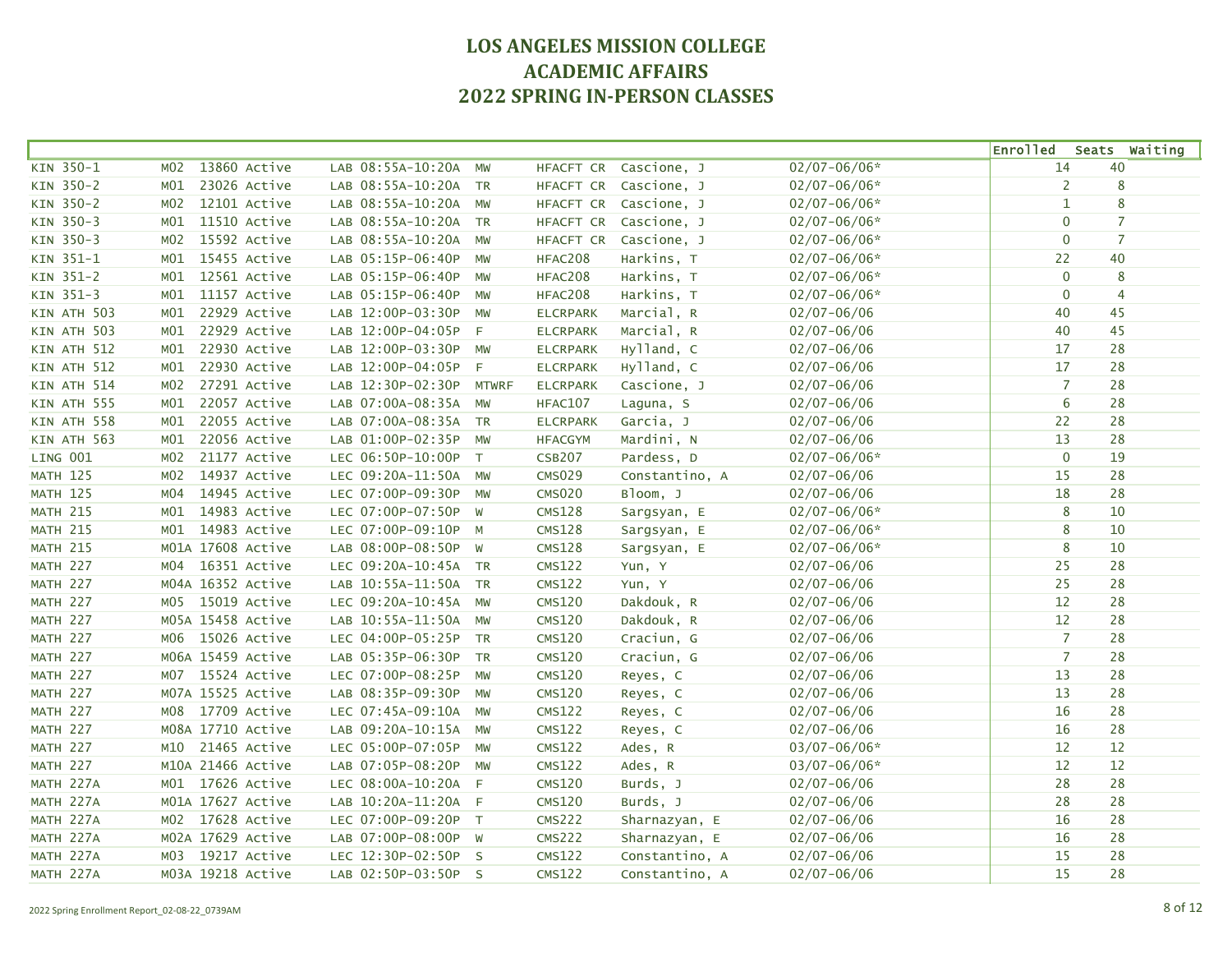|                  |                     |                      |                |               |                 |                  | <b>Enrolled</b> |    | Seats Waiting  |
|------------------|---------------------|----------------------|----------------|---------------|-----------------|------------------|-----------------|----|----------------|
| MATH 227A        | 17630 Active<br>M04 | LEC 12:50P-03:10P    | <b>MW</b>      | <b>CMS120</b> | STAFF, L        | $04/11 - 06/06$  | 3               | 28 |                |
| MATH 227A        | M04A 17631 Active   | LAB 03:10P-04:10P    | MW             | <b>CMS120</b> | STAFF, L        | $04/11 - 06/06$  | 3               | 28 |                |
| MATH 227B        | M01 17609 Active    | LEC 10:35A-12:55P T  |                | <b>CMS120</b> | Wong, K         | $02/07 - 06/06$  | 22              | 28 |                |
| MATH 227B        | M01A 17610 Active   | LAB 10:35A-11:35A R  |                | <b>CMS120</b> | Wong, K         | $02/07 - 06/06$  | 22              | 28 |                |
| MATH 227B        | M02 17611 Active    | LEC 08:00A-10:20A F  |                | <b>CMS122</b> | STAFF, L        | $02/07 - 06/06$  | 14              | 28 |                |
| MATH 227B        | M02A 17612 Active   | LAB 10:20A-11:20A F  |                | <b>CMS122</b> | STAFF, L        | $02/07 - 06/06$  | 14              | 28 |                |
| MATH 227S        | M02 17615 Active    | LEC 07:30A-08:55A TR |                | <b>CMS222</b> | Burds, J        | $02/07 - 06/06$  | 28              | 28 | $\overline{2}$ |
| MATH 227S        | M02A 17616 Active   | LAB 09:05A-10:30A    | <b>TR</b>      | <b>CMS222</b> | Burds, J        | $02/07 - 06/06$  | 28              | 28 | $\overline{2}$ |
| MATH 227S        | M03 17617 Active    | LEC 03:00P-04:25P    | MW             | <b>CMS222</b> | Kim, J          | $02/07 - 06/06$  | 18              | 28 |                |
| MATH 227S        | M03A 17618 Active   | LAB 04:35P-06:00P    | MW             | <b>CMS222</b> | Kim, J          | $02/07 - 06/06$  | 18              | 28 |                |
| MATH 227S        | M04 17729 Active    | LEC 07:00P-08:25P    | TR             | <b>CMS122</b> | Antoniou, N     | $02/07 - 06/06$  | 10              | 28 |                |
| MATH 227S        | M04A 17730 Active   | LAB 08:35P-10:00P    | <b>TR</b>      | <b>CMS122</b> | Antoniou, N     | $02/07 - 06/06$  | 10              | 28 |                |
| <b>MATH 238</b>  | 15062 Active<br>MO2 | LEC 09:20A-11:25A TR |                | <b>CMS128</b> | Asatryan, J     | 02/07-06/06*     | 8               | 28 |                |
| <b>MATH 238</b>  | M02A 17622 Active   | LAB 11:35A-12:25P    | <b>TR</b>      | <b>CMS128</b> | Asatryan, J     | $02/07 - 06/06*$ | 8               | 28 |                |
| <b>MATH 238</b>  | M03 15526 Active    | LEC 06:20P-08:25P TR |                | <b>CMS029</b> | Gunderson, B    | $02/07 - 06/06$  | 6               | 28 |                |
| <b>MATH 238</b>  | M03A 17623 Active   | LAB 08:35P-09:25P TR |                | <b>CMS029</b> | Gunderson, B    | $02/07 - 06/06$  | 6               | 28 |                |
| <b>MATH 240</b>  | M02 18457 Active    | LEC 08:20A-09:10A R  |                | <b>CMS126</b> | Craciun, G      | $02/07 - 06/06$  | 6               | 28 |                |
| <b>MATH 240</b>  | 18457 Active<br>MO2 | LEC 08:20A-10:30A T  |                | CMS126        | Craciun, G      | $02/07 - 06/06$  | 6               | 28 |                |
| <b>MATH 240</b>  | M02A 19220 Active   | LAB 09:20A-10:10A R  |                | <b>CMS126</b> | Craciun, G      | $02/07 - 06/06$  | 6               | 28 |                |
| <b>MATH 240</b>  | M03 19221 Active    | LEC 08:00A-11:15A S  |                | <b>CMS027</b> | Avendano Jr., J | $02/07 - 06/06$  | 16              | 28 |                |
| <b>MATH 240</b>  | M03A 19222 Active   | LAB 11:20A-12:20P S  |                | <b>CMS027</b> | Avendano Jr., J | $02/07 - 06/06$  | 16              | 28 |                |
| MATH 240S        | M01 17624 Active    | LEC 09:20A-10:45A TR |                | <b>CMS027</b> | Dakdouk, R      | $02/07 - 06/06$  | 19              | 28 |                |
| <b>MATH 240S</b> | M01A 17625 Active   | LAB 10:55A-11:45A TR |                | <b>CMS027</b> | Dakdouk, R      | $02/07 - 06/06$  | 19              | 28 |                |
| MATH 240S        | 19223 Active<br>M02 | LEC 09:20A-10:45A    | MW             | <b>CMS027</b> | Park, S         | $02/07 - 06/06$  | $\overline{7}$  | 28 |                |
| MATH 240S        | M02A 19224 Active   | LAB 10:55A-11:55A MW |                | <b>CMS027</b> | Park, S         | $02/07 - 06/06$  | $\overline{7}$  | 28 |                |
| <b>MATH 245</b>  | 26643 Active<br>M03 | LEC 08:05A-09:15A R  |                | <b>CMS020</b> | STAFF, L        | $02/07 - 06/06$  | $\overline{7}$  | 15 |                |
| <b>MATH 245</b>  | 26643 Active<br>M03 | LEC 08:05A-10:00A T  |                | <b>CMS020</b> | STAFF, L        | $02/07 - 06/06$  | $\overline{7}$  | 15 |                |
| <b>MATH 245</b>  | M03A 26644 Active   | LAB 09:15A-10:05A R  |                | <b>CMS020</b> | STAFF, L        | $02/07 - 06/06$  | $\overline{7}$  | 15 |                |
| <b>MATH 260</b>  | 26261 Active<br>M02 | LEC 02:30P-05:00P TR |                | <b>CMS027</b> | Dakdouk, R      | $02/07 - 06/06$  | 10              | 28 |                |
| <b>MATH 265</b>  | 15169 Active<br>M02 | LEC 07:45A-10:15A    | MW             | <b>CMS128</b> | Abed, K         | $02/07 - 06/06*$ | 3               | 12 |                |
| <b>MATH 266</b>  | 16897 Active<br>MO1 | LEC 07:00P-09:30P    | MW             | <b>CMS027</b> | Mkrtchyan, T    | $02/07 - 06/06$  | 12              | 28 |                |
| <b>MATH 267</b>  | 15178 Active<br>MO1 | LEC 07:00P-09:30P TR |                | <b>CMS027</b> | Mkrtchyan, T    | $02/07 - 06/06$  | 11              | 28 |                |
| <b>MATH 275</b>  | 15197 Active<br>MO1 | LEC 05:15P-06:40P    | <b>TR</b>      | <b>CMS126</b> | Yamada, R       | $02/07 - 06/06$  | 12              | 28 |                |
| MGMT 013         | 21502 Active<br>MO1 | LEC 08:55A-10:20A    | MW             | <b>CSB110</b> | Dorsey, N       | $02/07 - 06/06$  | 3               | 40 |                |
| MICRO 020        | 11940 Active<br>MO1 | LEC 08:55A-10:20A TR |                | <b>CMS002</b> | Nourian, N      | $02/07 - 06/06$  | 17              | 28 |                |
| MICRO 020        | M01C 26093 Active   | LAB 10:35A-12:00P    | <b>TR</b>      | <b>CMS002</b> | Nourian, N      | $02/07 - 06/06$  | 17              | 28 |                |
| MULTIMD 100      | M01 12792 Active    | LEC 10:35A-12:40P    | M              | AMP212        | Stage, C        | $02/07 - 06/06*$ | 22              | 22 | $\mathbf 1$    |
| MULTIMD 100      | M01A 12793 Active   | LAB 10:35A-12:40P W  |                | AMP212        | Stage, C        | $02/07 - 06/06*$ | 22              | 22 | $\mathbf{1}$   |
| MULTIMD 200      | M01 12800 Active    | LEC 10:35A-12:40P    | $\top$         | <b>AMP212</b> | Stage, C        | $02/07 - 06/06*$ | 18              | 22 |                |
| MULTIMD 200      | M01A 12801 Active   | LAB 10:35A-12:40P    | $\overline{R}$ | <b>AMP212</b> | Stage, C        | $02/07 - 06/06*$ | 18              | 22 |                |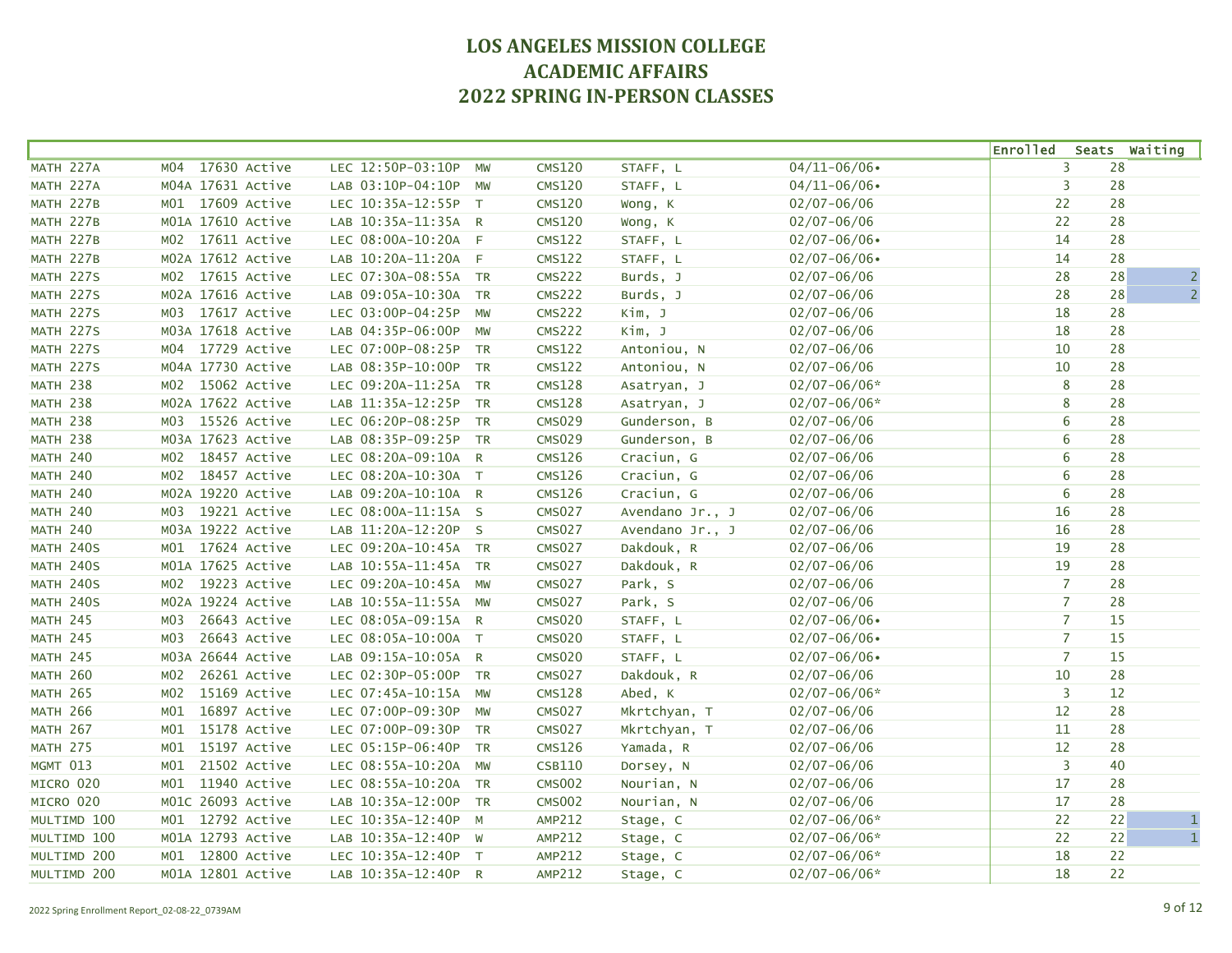|              |                                 |                      |            |                 |                   |                  | Enrolled Seats Waiting |                |              |
|--------------|---------------------------------|----------------------|------------|-----------------|-------------------|------------------|------------------------|----------------|--------------|
| MULTIMD 300  | 12852 Active<br>M01             | LEC 05:45P-07:50P    | M          | AMP210          | Martin, G         | $02/07 - 06/06$  | 22                     | 22             |              |
| MULTIMD 300  | M01A 12855 Active               | LAB 07:55P-10:00P M  |            | AMP210          | Martin, G         | $02/07 - 06/06$  | 22                     | 22             |              |
| MULTIMD 310  | M01 22950 Active                | LEC 05:45P-07:50P T  |            | <b>AMP210</b>   | Ramirez, C        | $02/07 - 06/06$  | 22                     | 22             |              |
| MULTIMD 310  | M01A 22951 Active               | LAB 07:55P-10:00P T  |            | AMP210          | Ramirez, C        | $02/07 - 06/06$  | 22                     | 22             |              |
| MULTIMD 320  | M01 17587 Active                | LEC 05:45P-07:50P W  |            | AMP212          | Flores, C         | $02/07 - 06/06*$ | 14                     | 16             |              |
| MULTIMD 320  | M01A 17588 Active               | LAB 07:55P-10:00P W  |            | AMP212          | Flores, C         | $02/07 - 06/06*$ | 14                     | 16             |              |
| MULTIMD 350  | M01 17589 Active                | LEC 05:45P-07:50P W  |            | AMP212          | Flores, C         | $02/07 - 06/06*$ | 5                      | $\overline{7}$ |              |
| MULTIMD 350  | M01A 17590 Active               | LAB 07:55P-10:00P W  |            | AMP212          | Flores, C         | $02/07 - 06/06*$ | 5                      | $\overline{7}$ |              |
| MULTIMD 402  | M01 12884 Active                | LEC 02:20P-04:25P R  |            | AMP211          | Hood, S           | $02/07 - 06/06$  | 22                     | 22             | $\mathbf 1$  |
| MULTIMD 402  | M01A 12888 Active               | LAB 04:35P-06:40P R  |            | AMP211          | Hood, S           | $02/07 - 06/06$  | 22                     | 22             | $\mathbf{1}$ |
| MULTIMD 500  | M01 22955 Active                | LAB                  | <b>TBA</b> | AMP211          | Stage, C          | $02/07 - 06/06$  | 21                     | 50             |              |
| MULTIMD 610  | 21500 Active<br>MO1             | LEC 10:15A-12:20P T  |            | AMP210          | Huynh, H          | $02/07 - 06/06$  | 12                     | 22             |              |
| MULTIMD 610  | M01A 21501 Active               | LAB 10:15A-12:20P R  |            | <b>AMP210</b>   | Huynh, H          | $02/07 - 06/06$  | 12                     | 22             |              |
| MULTIMD 640  | M01 22956 Active                | LEC 08:50A-10:55A S  |            | AMP210          | Winiemko, G       | $02/07 - 06/06$  | 17                     | 22             |              |
| MULTIMD 640  | M01A 22957 Active               | LAB 11:05A-01:10P S  |            | AMP210          | Winiemko, G       | $02/07 - 06/06$  | 17                     | 22             |              |
| MUSIC 101    | 13025 Active<br>MO1             | LEC 10:35A-12:00P TR |            | AMP115          | Canon, S          | $02/07 - 06/06$  | 16                     | 22             |              |
| MUSIC 321    | M01 11779 Active                | LEC 10:35A-11:25A M  |            | <b>AMP120</b>   | Wentz, J          | $02/07 - 06/06*$ | 9                      | 20             |              |
| MUSIC 321    | M01A 11789 Active               | LAB 10:35A-12:40P W  |            | <b>AMP120</b>   | Wentz, J          | $02/07 - 06/06*$ | 9                      | 20             |              |
| MUSIC 322    | M01 12037 Active                | LEC 10:35A-11:25A M  |            | <b>AMP120</b>   | Wentz, J          | $02/07 - 06/06*$ | $\overline{4}$         | 6              |              |
| MUSIC 322    | M01A 12044 Active               | LAB 10:35A-12:40P W  |            | <b>AMP120</b>   | Wentz, J          | $02/07 - 06/06*$ | $\overline{4}$         | 6              |              |
| MUSIC 323    | M01 15978 Active                | LEC 10:35A-11:25A M  |            | AMP120          | Wentz, J          | $02/07 - 06/06*$ | $\mathbf 0$            | 6              |              |
| MUSIC 323    | M01A 15979 Active               | LAB 10:35A-12:40P W  |            | <b>AMP120</b>   | Wentz, J          | $02/07 - 06/06*$ | $\mathbf 0$            | 6              |              |
| MUSIC 324    | M01 12253 Active                | LEC 10:35A-11:25A M  |            | <b>AMP120</b>   | Wentz, J          | $02/07 - 06/06*$ | $\mathbf 0$            | $\overline{2}$ |              |
| MUSIC 324    | M01A 12259 Active               | LAB 10:35A-12:40P W  |            | <b>AMP120</b>   | Wentz, J          | $02/07 - 06/06*$ | $\pmb{0}$              | $\overline{2}$ |              |
| NRS-HCA 056  | M01 19329 Active                | LEC 01:00P-05:50P MW |            | <b>INST2016</b> | Johnson-Adkins, B | $05/09 - 05/11$  | $11\,$                 | 15             |              |
| NRS-HCA 056  | 19329 Active<br>MO1             | LEC 08:00A-11:50A    | <b>MW</b>  | <b>INST2016</b> | Johnson-Adkins, B | $05/09 - 05/11$  | 11                     | 15             |              |
| NRS-HCA 399A | 12129 Active<br>MO1             | LEC 01:00P-05:00P    | <b>MW</b>  | <b>INST2014</b> | Molina, A         | $02/07 - 03/09$  | 12                     | 15             |              |
| NRS-HCA 399A | M01 12129 Active                | LEC 08:00A-12:00P    | MW         | <b>INST2014</b> | Johnson-Adkins, B | $02/07 - 03/09$  | 12                     | 15             |              |
| NRS-HCA 399A | M01A 12131 Active               | LAB 07:00A-11:00A    | MW         | <b>SCHEDULE</b> | Molina, A         | $03/14 - 05/04$  | 12                     | 15             |              |
| NRS-HCA 399A | M01A 12131 Active               | LAB 12:00P-04:00P    | <b>MW</b>  | <b>SCHEDULE</b> | Glaus, C          | $03/14 - 05/04$  | 12                     | 15             |              |
| NRS-HCA 399B | M01 12199 Active                | LEC 08:00A-05:00P    | <b>MW</b>  | <b>INST2014</b> | Johnson-Adkins, B | $05/16 - 05/18$  | 11                     | 15             |              |
| NRS-HCA 399B | M01 12199 Active                | LEC 08:00A-12:00P M  |            | <b>INST2014</b> | Johnson-Adkins, B | $05/23 - 05/23$  | 11                     | 15             |              |
| NRS-HCA 399B | M01A 12203 Active               | LAB 08:00A-05:00P W  |            | <b>SCHEDULE</b> | Johnson-Adkins, B | $05/25 - 06/01$  | 11                     | 15             |              |
| NRS-HCA 399B | M01A 12203 Active               | LAB 08:00A-12:00P M  |            | <b>SCHEDULE</b> | Johnson-Adkins, B | $06/06 - 06/06$  | 11                     | 15             |              |
| NUTRTN 001   | 26227 Active<br>M <sub>01</sub> | LEC 04:30P-06:35P R  |            | <b>ZOOM</b>     | Barke, S          | $04/11 - 06/06$  | 13                     | 40             |              |
| NUTRTN 021   | M03<br>15540 Active             | LEC 10:35A-12:00P TR |            | HFAC107         | Barke, S          | $02/07 - 06/06$  | 12                     | 28             |              |
| PHILOS 001   | 19272 Active<br>M02             | LEC 06:50P-10:00P R  |            | <b>INST1003</b> | Pursley, M        | $02/07 - 06/06*$ | 17                     | 28             |              |
| PHILOS 005   | 13862 Active<br>MO1             | LEC 08:55A-10:20A TR |            | <b>INST1003</b> | Pursley, M        | $02/07 - 06/06*$ | 23                     | 28             |              |
| PHILOS 009   | 23018 Active<br>M <sub>01</sub> | LEC 10:35A-12:00P TR |            | <b>INST1003</b> | Pursley, M        | $02/07 - 06/06*$ | 6                      | 28             |              |
| PHOTO 007    | MO1<br>16483 Active             | LEC 12:10P-02:15P F  |            | AMP212          | Bunn, A           | $02/07 - 06/06$  | 22                     | 22             | $1\,$        |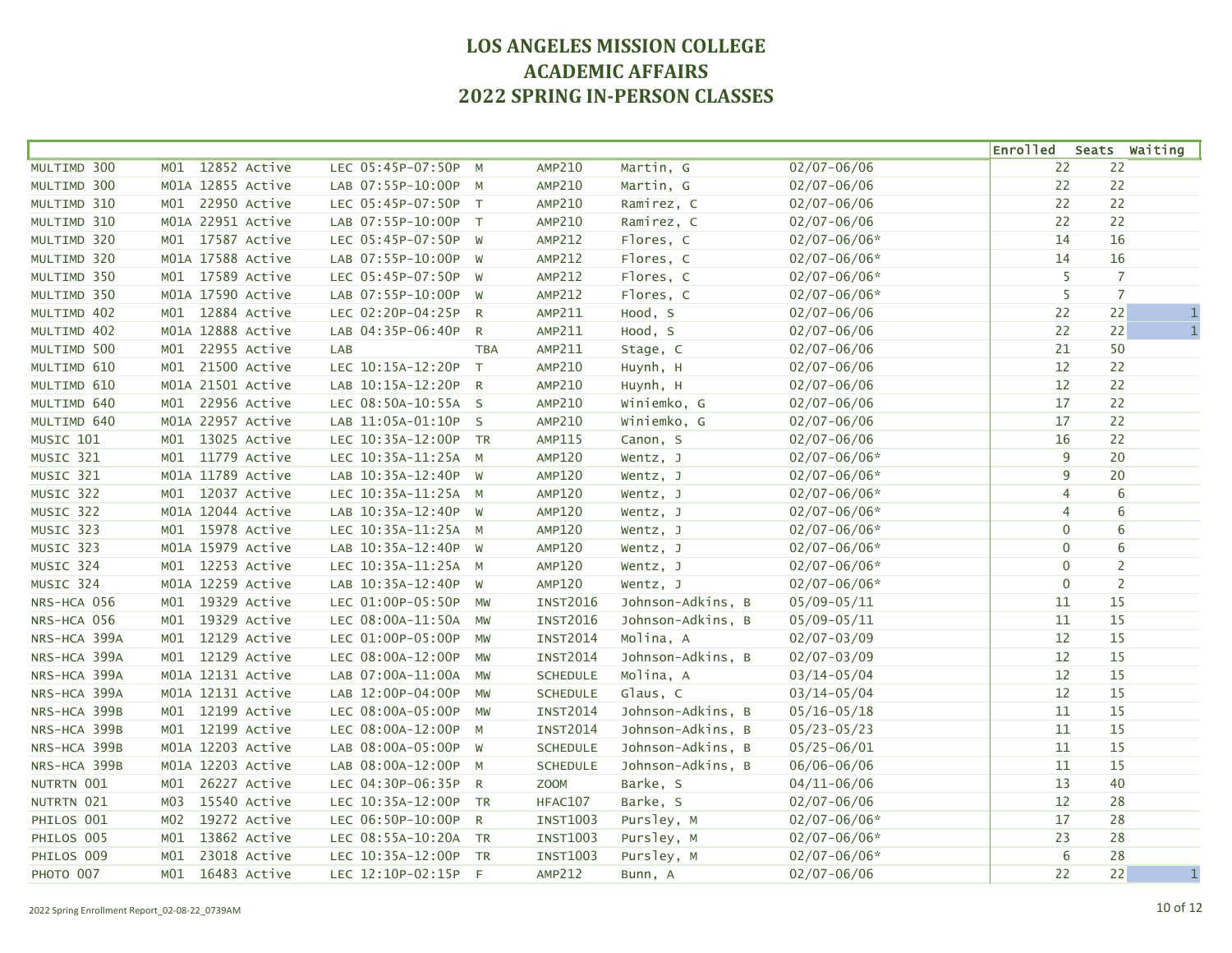|              |                 |                   |                        |            |                 |                   |                  | <b>Enrolled</b> |                | Seats Waiting |
|--------------|-----------------|-------------------|------------------------|------------|-----------------|-------------------|------------------|-----------------|----------------|---------------|
| PHOTO 007    |                 | M01A 16484 Active | LAB 02:20P-05:30P      | F          | AMP212          | Bunn, A           | $02/07 - 06/06$  | 22              | 22             | $\mathbf{1}$  |
| PHYS SC 001  |                 | M01 11741 Active  | LEC 03:35P-05:00P      | MW         | <b>CMS028</b>   | Qureshi, A        | $02/07 - 06/06$  | 6               | 28             |               |
| PHYSICS 006  |                 | M01 11946 Active  | LEC 08:50A-12:00P W    |            | <b>CMS006</b>   | Allen, M          | $02/07 - 06/06$  | 11              | 28             |               |
| PHYSICS 006  |                 | M01A 11951 Active | LAB 08:50A-12:00P M    |            | <b>CMS006</b>   | Allen, M          | $02/07 - 06/06$  | 11              | 28             |               |
| PHYSICS 007  |                 | M01 12054 Active  | LEC 06:50P-10:00P M    |            | <b>CMS006</b>   | Rains, R          | $02/07 - 06/06$  | $11\,$          | 28             | $\mathbf{1}$  |
| PHYSICS 007  |                 | M01A 12058 Active | LAB 06:50P-10:00P W    |            | <b>CMS006</b>   | Rains, R          | $02/07 - 06/06$  | 11              | 28             | $\mathbf{1}$  |
| PHYSIOL 001  |                 | M01 12728 Active  | LEC 05:15P-06:40P TR   |            | <b>CMS105</b>   | Rezaee Baroon, M  | $02/07 - 06/06$  | 28              | 28             |               |
| PHYSIOL 001  |                 | M01A 12731 Active | LAB 06:50P-10:00P T    |            | <b>CMS104</b>   | Rezaee Baroon, M  | $02/07 - 06/06$  | 28              | 28             |               |
| PHYSIOL 001  |                 | M02 12744 Active  | LEC 08:55A-10:20A MTWR |            | <b>CMS104</b>   | Mellinger, R      | $04/11 - 06/06$  | 14              | 28             |               |
| PHYSIOL 001  |                 | M02A 12747 Active | LAB 10:30A-01:40P MW   |            | <b>CMS104</b>   | Mellinger, R      | $04/11 - 06/06$  | 14              | 28             |               |
| PHYSIOL 001  | м03             | 16966 Active      | LEC 07:00P-09:00P W    |            | <b>CMS105</b>   | Ebneshahidi, A    | $02/07 - 06/06$  | 21              | 28             |               |
| PHYSIOL 001  | MO3             | 16966 Active      | LEC 11:20A-12:30P S    |            | <b>CMS105</b>   | Ebneshahidi, A    | $02/07 - 06/06$  | 21              | 28             |               |
| PHYSIOL 001  |                 | M03A 16967 Active | LAB 08:00A-11:10A S    |            | <b>CMS104</b>   | Ebneshahidi, A    | $02/07 - 06/06$  | 21              | 28             |               |
| POL SCI 001  |                 | M01 13283 Active  | LEC 08:55A-10:20A MW   |            | <b>INST1003</b> | Jokel, M          | $02/07 - 06/06$  | 24              | 28             |               |
| POL SCI 001  | M06             | 19342 Active      | LEC 06:50P-10:00P T    |            | <b>INST1003</b> | Chounlamountry, S | $02/07 - 06/06$  | $\overline{7}$  | 28             |               |
| POL SCI 001  | M07             | 16087 Active      | LEC 10:35A-12:00P MW   |            | <b>INST1003</b> | Jokel, M          | $02/07 - 06/06$  | 17              | 28             |               |
| POL SCI 001  | M14             | 26049 Active      | LEC 03:30P-06:40P      | $-F$       | SUN-TUJ         | Matthews, C       | $02/07 - 06/06$  | 3               | 28             |               |
| PROFBKG 210  | MO1             | 23605 Active      | LEC 02:20P-03:10P      | MW         | CAI230          | silva, J          | $02/07 - 06/06$  | 8               | 25             |               |
| PROFBKG 210  |                 | M01A 23606 Active | LAB 03:20P-06:30P      | MW         | <b>BAKEKIT</b>  | Silva, J          | $02/07 - 06/06$  | 8               | 25             |               |
| PSYCH 001    |                 | M01 17536 Active  | LEC 08:55A-10:20A TR   |            | INST1001        | Harris, C         | $02/07 - 06/06$  | 26              | 28             |               |
| PSYCH 001    |                 | M02 14386 Active  | LEC 08:50A-12:00P F    |            | <b>INST1001</b> | Harris, C         | $02/07 - 06/06$  | 25              | 28             |               |
| PSYCH 001    | M07             | 15593 Active      | <b>LEC</b>             |            | ONLINE INTERNET | Holland, S        | $02/07 - 03/30$  | 13              | 40             |               |
| SOC 001      | MO2             | 13366 Active      | LEC 08:55A-10:20A TR   |            | <b>INST1002</b> | Labertew, L       | $02/07 - 06/06$  | 14              | 42             |               |
| SOC 001      | M03             | 13374 Active      | LEC 01:55P-03:20P      | MW         | <b>INST2004</b> | Gerami, E         | $02/07 - 06/06*$ | 8               | 19             |               |
| SOC 001      | MO4             | 16303 Active      | <b>LEC</b>             |            | ONLINE INTERNET | Biondo, J         | $02/07 - 06/06$  | 40              | 40             |               |
| SOC 001      | м06             | 23614 Active      | LEC 06:50P-10:00P W    |            | <b>INST2004</b> | Mendez, M         | $02/07 - 06/06*$ | 5               | 19             |               |
| SOC 028      | M <sub>02</sub> | 26159 Active      | LEC 12:10P-03:20P F    |            | SUN-TUJ         | STAFF, L          | $02/07 - 06/06$  | $\mathbf 0$     | 28             |               |
| SPANISH 001  | MO1             | 11121 Active      | LEC 10:35A-01:05P MW   |            | <b>CSB201</b>   | Lerin, L          | $02/07 - 06/06*$ | 14              | 19             |               |
| THEATER 271  | MO1             | 23717 Active      | LEC 08:50A-09:40A T    |            | <b>AMP107</b>   | Cucuzza, R        | $02/07 - 06/06$  | 14              | 22             |               |
| THEATER 271  |                 | M01A 23790 Active | LAB 09:50A-12:00P T    |            | AMP107          | Cucuzza, R        | $02/07 - 06/06$  | 14              | 22             |               |
| THEATER 285  | MO2             | 28049 Active      | LEC 06:00P-08:05P T    |            | <b>AMP107</b>   | Valenzuela, J     | $04/11 - 06/06$  | $\mathbf 0$     | 30             |               |
| THEATER 291  | MO1             | 23267 Active      | LAB                    | <b>TBA</b> | AMP107          | Cucuzza, R        | $02/21 - 05/22$  | $\mathbf 0$     | $\overline{0}$ |               |
| THEATER 292  | MO1             | 23268 Active      | LAB                    | <b>TBA</b> | <b>AMP107</b>   | Cucuzza, R        | $02/21 - 05/22$  | 0               | $\pmb{0}$      |               |
| THEATER 292  | MO1             | 23268 Active      | LAB                    | <b>TBA</b> | AMP107          | Sands, L          | $02/21 - 05/22$  | $\mathbf 0$     | $\mathbf{0}$   |               |
| THEATER 293  | MO1             | 23269 Active      | LAB                    | <b>TBA</b> | AMP107          | Cucuzza, R        | $02/21 - 05/22$  | $\mathbf 0$     | $\mathbf 0$    |               |
| THEATER 293  | MO1             | 23269 Active      | LAB                    | <b>TBA</b> | AMP107          | Pattillo, B       | $02/21 - 05/22$  | $\mathbf 0$     | $\mathbf{0}$   |               |
| THEATER 300  | MO1             | 23270 Active      | LEC 02:20P-04:40P      | W          | AMP105          | Pattillo, B       | $02/21 - 06/06$  | $\overline{2}$  | 24             |               |
| THEATER 300  |                 | M01A 23271 Active | LAB 02:20P-04:50P      | - F        | AMP105          | Pattillo, B       | $02/21 - 06/06$  | $\overline{2}$  | 24             |               |
| THEATER 405  | MO1             | 23272 Active      | LEC 08:50A-12:00P      | W          | AMP105          | Sands, L          | $02/07 - 06/06$  | 12              | 24             |               |
| VOC ED 008CE |                 | M01 25324 Active  | LEC 01:30P-03:00P MTWR |            | CAC1            | Schledorn, R      | $02/07 - 03/30$  | 6               | 28             |               |